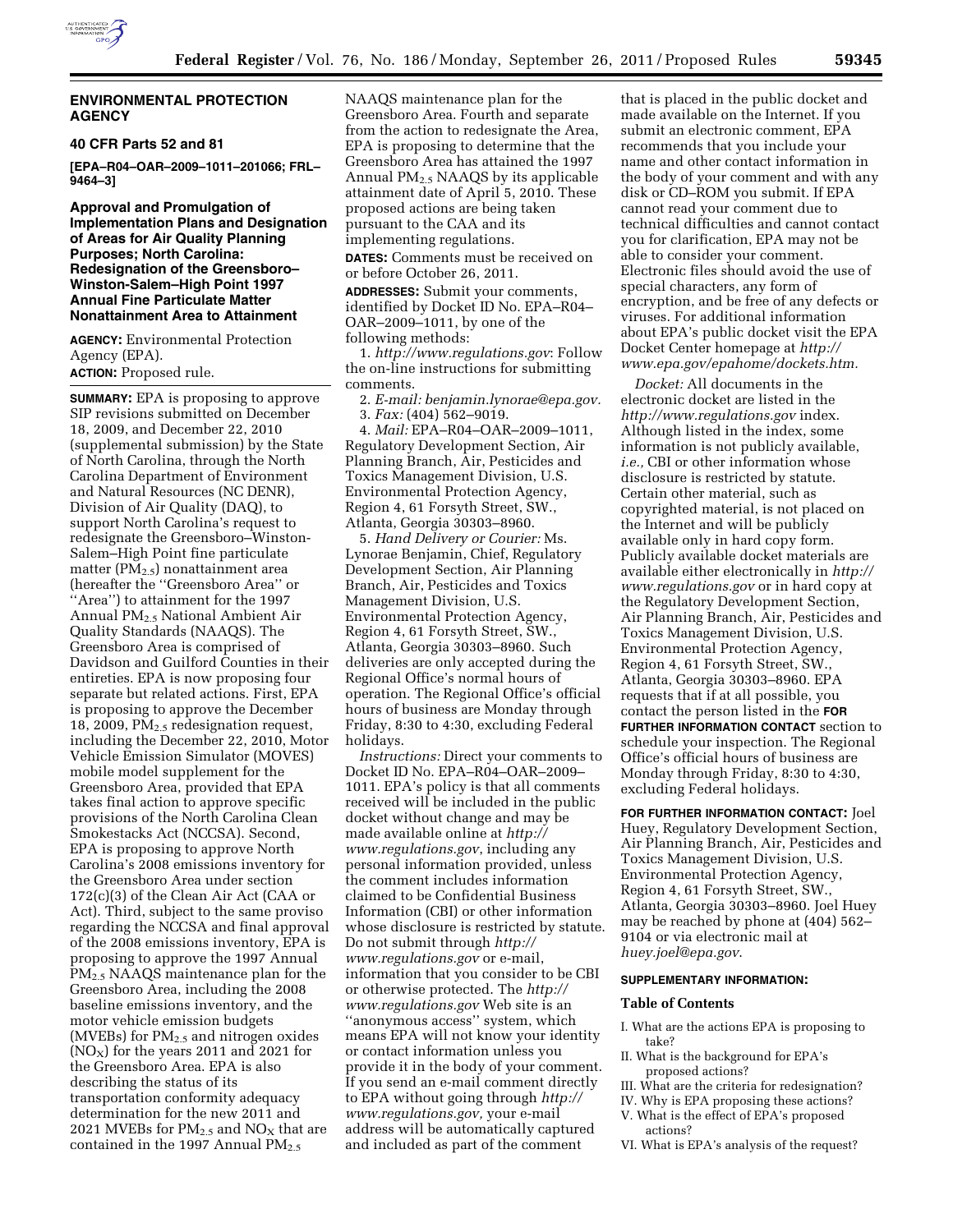- VII. What is EPA's analysis of North Carolina's proposed  $PM_{2.5}$  and  $NO_X$ MVEBs for the Greensboro area?
- VIII. What is the status of EPA's adequacy determination for the proposed PM<sub>2.5</sub> and  $NO<sub>X</sub>$  MVEBs for 2011 and 2021 for the Greensboro area?
- IX. What is EPA's analysis of the proposed 2008 base year emissions inventory for the Greensboro area?
- X. Proposed Action on the Redesignation Request and Maintenance Plan SIP Revision Including Proposed Approval of the 2011 and 2021  $PM_{2.5}$  and  $NO_X$ MVEBs for the Greensboro Area
- XI. Proposed Action on the Determination That the Greensboro Area Has Attained the 1997 PM2.5 NAAQS by Its Applicable Attainment Date
- XII. Statutory and Executive Order Reviews

# **I. What are the actions EPA is proposing to take?**

EPA is proposing to take the following four separate but related actions, some of which involve multiple elements: (1) To redesignate the Greensboro Area to attainment for the 1997 Annual  $PM_{2.5}$ NAAQS, provided EPA approves the emissions inventory submitted with the maintenance plan as well as the NCCSA which is the subject of separate Federal rulemaking action; (2) to approve, under section  $172(c)(3)$  of the CAA, the emissions inventory submitted with the maintenance plan; (3) to approve into the North Carolina SIP, under section 175A of the CAA, Greensboro's 1997 Annual  $PM<sub>2.5</sub> NAAGS$  maintenance plan, including the associated MVEBs (EPA is also notifying the public of the status of EPA's adequacy determination for the Greensboro Area MVEBs); and (4) to determine, pursuant to section 179(c) of the CAA, that the Greensboro Area attained the 1997  $PM_{2.5}$  NAAQS by its attainment date of April 5, 2010. On January 4, 2010, at 75 FR 54, EPA determined that the Greensboro Area was attaining the 1997  $PM<sub>2.5</sub> NAAQS$ . EPA is now proposing to determine that the Area is continuing to attain the 1997 PM<sub>2.5</sub> NAAQS and to take several additional related actions regarding the Area, which are summarized below and described in greater detail throughout this notice of proposed rulemaking.

First, EPA proposes to determine that, if EPA's proposed approvals of the 2008 baseline emissions inventory for the Greensboro Area and the NCCSA Federal rulemaking action are finalized, the Area has met the requirements for redesignation under section 107(d)(3)(E) of the CAA. In this action, EPA is proposing to approve a request to change the legal designation of Davidson and Guilford Counties in the Greensboro Area from nonattainment to attainment for the 1997 Annual  $PM_{2.5}$ NAAQS. The emissions inventory is

being proposed for approval today, and the NCCSA rules were proposed for approval in a separate action on June 22, 2011 (76 FR 36468).

Second, EPA is proposing to approve North Carolina's 2008 emissions inventory for the Greensboro Area (under CAA section 172(c)(3)). North Carolina selected 2008 as the attainment emissions inventory year for the Greensboro Area. This attainment inventory identifies a level of emissions in the Area that is sufficient to attain the 1997 Annual  $PM<sub>2.5</sub> NAAQS$  and is a current, comprehensive inventory that meets the requirements of section 172(c)(3).

Third, subject to EPA's final approval of the NCCSA into the SIP, EPA is proposing to approve North Carolina's 1997 Annual PM<sub>2.5</sub> NAAQS maintenance plan for the Greensboro Area as meeting the requirements of CAA section 175A (such approval being one of the CAA criteria for redesignation to attainment status). The maintenance plan is designed to help keep the Greensboro Area in attainment of the 1997 Annual PM<sub>2.5</sub> NAAQS through 2021. Consistent with the CAA, the maintenance plan that EPA is proposing to approve today also includes  $PM_{2.5}$ and  $NO<sub>X</sub>$  MVEBs for the years 2011 and 2021. EPA is proposing to approve into the North Carolina SIP the 2011 and 2021 MVEBs that are included as part of North Carolina's maintenance plan for the 1997 Annual  $PM<sub>2.5</sub> NAAQS$ .

On a related matter to this third action, EPA is also notifying the public of the status of EPA's adequacy process (Adequacy) for the newly-established  $PM_{2.5}$  and  $NO_X$  MVEBs for 2011 and 2021 for the Greensboro Area. The Adequacy comment period for the Greensboro Area 2011 and 2021 MVEBs began on November 23, 2010, with EPA's posting of the availability of this submittal on EPA's Adequacy Web site (*[http://www.epa.gov/otaq/](http://www.epa.gov/otaq/stateresources/transconf/currsips.htm) [stateresources/transconf/currsips.htm](http://www.epa.gov/otaq/stateresources/transconf/currsips.htm)*). The Adequacy comment period for these MVEBs closed on December 23, 2010, and EPA received no adverse comments. Please see section VIII of this proposed rulemaking for further explanation of this process and for more details on the MVEBs determination.

Fourth and separate from the action to redesignate the Area, EPA is proposing to determine, based on quality-assured and certified monitoring data for the 2007–2009 monitoring period, that the Greensboro Area has attained the 1997 Annual  $PM<sub>2.5</sub> NAAGS$  by its applicable attainment date of April 5, 2010.

Today's notice of proposed rulemaking is in response to North Carolina's December 18, 2009, SIP

submittal and subsequent supplement of December 22, 2010. Those documents address the specific issues summarized above and the necessary elements described in section  $107(d)(3)(E)$  of the CAA for redesignation of the Greensboro Area to attainment for the 1997 Annual PM2.5 NAAQS.

## **II. What is the background for EPA's proposed actions?**

Fine particle pollution can be emitted directly or formed secondarily in the atmosphere. The main precursors of  $PM_{2.5}$  are sulfur dioxide  $(SO_2)$ , NO<sub>X</sub>, ammonia and volatile organic compounds (VOCs). Unless otherwise noted by the State or EPA, ammonia and VOCs are presumed to be insignificant contributors to  $PM_{2.5}$  formation, whereas  $SO_2$  and  $NO<sub>x</sub>$  are presumed to be significant contributors to PM2.5 formation. Sulfates are a type of secondary particle formed from  $SO<sub>2</sub>$ emissions of power plants and industrial facilities. Nitrates, another common type of secondary particle, are formed from  $NO<sub>X</sub>$  emissions of power plants, automobiles, and other combustion sources.

On July 18, 1997, EPA promulgated the first air quality standards for  $PM_{2.5}$ . EPA promulgated an annual standard at a level of 15 micrograms per cubic meter  $(\mu$ g/m<sup>3</sup>), based on a three-year average of annual mean  $PM_{2.5}$  concentrations. In the same rulemaking, EPA promulgated a 24-hour standard of 65 μg/m3, based on a three-year average of the 98th percentile of 24-hour concentrations. On October 17, 2006, at 71 FR 61144, EPA retained the annual average NAAQS at 15 μg/m3 but revised the 24-hour NAAQS to 35 μg/m3, based again on the three-year average of the 98th percentile of 24-hour concentrations.1 Under EPA regulations at 40 CFR part 50, the primary and secondary 1997 Annual PM2.5 NAAQS are attained when the annual arithmetic mean concentration, as determined in accordance with 40 CFR part 50, Appendix N, is less than or equal to  $15.0 \mu g/m^3$  at all relevant monitoring sites in the subject area over a 3-year period.

On January 5, 2005, at 70 FR 944, and as supplemented on April 14, 2005, at 70 FR 19844, EPA designated the Greensboro Area as nonattainment for

<sup>1</sup> In response to legal challenges of the annual standard promulgated in 2006, the United States Court of Appeals for the District of Columbia Circuit (D.C. Circuit) remanded this NAAQS to EPA for further consideration. *See American Farm Bureau Federation and National Pork Producers Council, et al.* v. *EPA*, 559 F.3d 512 (D.C. Cir. 2009). However, given that the 1997 and 2006 annual NAAQS are essentially identical, attainment of the 1997 Annual NAAQS would also indicate attainment of the remanded 2006 Annual NAAQS.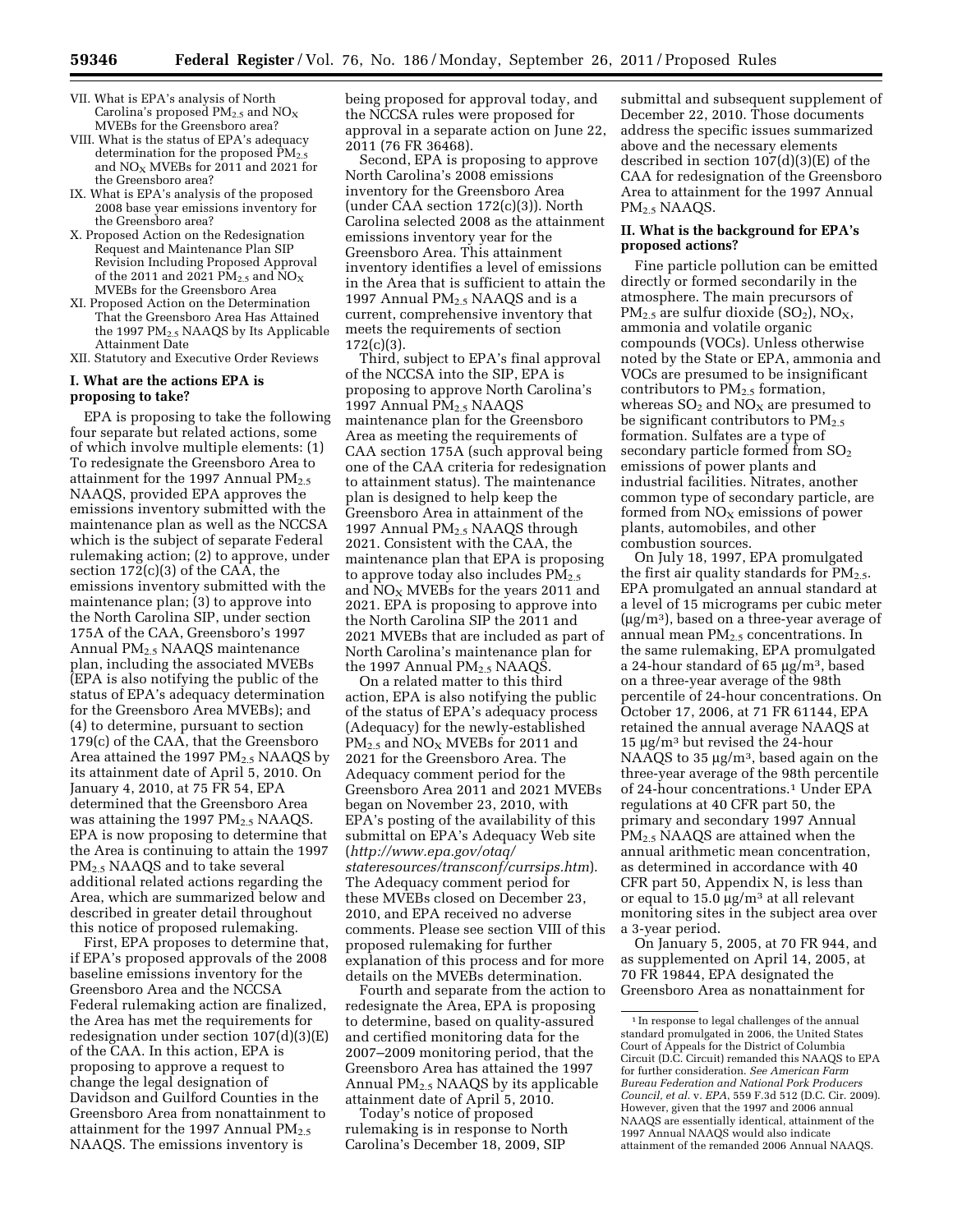the 1997 Annual PM2.5 NAAQS. In that action, EPA defined the Greensboro Area to include Davidson and Guilford Counties in their entireties. On November 13, 2009, at 74 FR 58688, EPA promulgated designations for the 24-hour standard established in 2006, designating the Greensboro Area as attaining this NAAQS. That action clarified that the Greensboro Area was also attaining the 24-hour NAAQS promulgated in 1997. EPA did not promulgate designations for the annual average NAAQS promulgated in 2006 since the NAAQS was essentially identical to the annual NAAQS promulgated in 1997. Therefore, the Greensboro Area is designated nonattainment only for the annual  $PM<sub>2.5</sub>$ NAAQS promulgated in 1997, and today's action only addresses this designation.

All 1997 PM<sub>2.5</sub> NAAQS areas were designated under subpart 1 of title I, part D, of the CAA. Subpart 1 contains the general requirements for nonattainment areas for any pollutant governed by a NAAQS and is less prescriptive than the other subparts of title I, part D. On April 25, 2007, at 72 FR 20664, EPA promulgated its  $PM_{2.5}$ Implementation Rule, codified at 40 CFR part 51, subpart Z, in which the Agency provided guidance for state and tribal plans to implement the 1997  $PM_{2.5}$ NAAQS. This rule, at 40 CFR 51.1004(c), specifies some of the regulatory consequences of attaining the NAAQS, as discussed below.

On May 12, 2005, EPA published the Clean Air Interstate Rule (CAIR), which addressed the interstate transport requirements of the CAA and required states to significantly reduce  $SO<sub>2</sub>$  and  $NO<sub>x</sub>$  emissions from power plants (70) FR 25162). The associated Federal Implementation Plans (FIPs) were published on April 28, 2006 (71 FR 25328). However, on July 11, 2008, the D.C. Circuit issued its decision to vacate and remand both CAIR and the associated CAIR FIPs in their entirety. *North Carolina* v. *EPA,* 531 F.3d 836 (D.C. Cir., 2008). EPA petitioned for rehearing, and the Court issued an order remanding CAIR to EPA without vacating either CAIR or the CAIR FIPs. *North Carolina* v. *EPA,* 550 F.3d 1176 (D.C. Cir., 2008). The Court left CAIR in place to ''temporarily preserve the environmental values covered by CAIR'' until EPA replaces it with a rule consistent with the Court's opinion. *Id.*  at 1178. The Court directed EPA to ''remedy CAIR's flaws'' consistent with its July 11, 2008, opinion but declined to impose a schedule on EPA for completing that action. *Id.* As a result of these court rulings, the power plant

emission reductions that resulted solely from the development, promulgation, and implementation of CAIR, and the associated contribution to air quality improvement that occurred solely as a result of CAIR in the Greensboro Area could not be considered to be permanent.

On August 8, 2011, EPA published the Cross State Air Pollution Rule (CSAPR) in the **Federal Register** under the title, ''Federal Implementation Plans to Reduce Interstate Transport of Fine Particulate Matter and Ozone in 27 States; Correction of SIP Approvals for 22 States'' (the ''Cross-State Air Pollution Rule'' (CSAPR)) (76 FR 48208, August 8, 2011) to address interstate transport of emissions and resulting secondary air pollutants and to replace CAIR. The CAIR emission reduction requirements limit emissions in North Carolina and states upwind of North Carolina through 2011 and the CSAPR requires similar or greater reductions in the relevant areas in 2012 and beyond. The emission reductions that the CSAPR mandates may be considered to be permanent and enforceable. In turn, the air quality improvement in the Greensboro Area that has resulted from EGU emission reductions associated with CAIR (as well as the substantial further air quality improvement that would be expected to result from full implementation of the CSAPR) may also be considered to be permanent and enforceable. EPA proposes that the requirement in section 107(d)(3)(E)(iii) has now been met because the emission reduction requirements of CAIR address emissions through 2011 and EPA has now promulgated CSAPR which requires similar or greater reductions in the relevant areas in 2012 and beyond. Because the emission reduction requirements of CAIR are enforceable through the 2011 control period, and because CSAPR has now been promulgated to address the requirements previously addressed by CAIR and gets similar or greater reductions in the relevant areas in 2012 and beyond, EPA is proposing to determine that the emission reductions that led to attainment in the Greensboro nonattainment area can now be considered permanent and enforceable. Therefore, EPA proposes to find that the transport requirement of CAA section 107(d)(3)(E)(iii) has been met for the Greensboro Area.

The 3-year ambient air quality data for 2006–2008 indicated no violations of the 1997 PM2.5 NAAQS for the Greensboro Area. As a result, on December 18, 2009, and as supplemented on December 22, 2010, North Carolina requested redesignation

of the Greensboro Area to attainment for the 1997 Annual  $PM<sub>2</sub>$ , NAAQS. The redesignation request included three years of complete, quality-assured ambient air quality data for the 1997 Annual PM2.5 NAAQS for 2006–2008, indicating that the 1997 Annual  $PM_{2.5}$ NAAQS had been achieved for the Greensboro Area. Under the CAA, nonattainment areas may be redesignated to attainment if sufficient, complete, quality-assured data is available for the Administrator to determine that the area has attained the standard and the area meets the other CAA redesignation requirements in section 107(d)(3)(E). From 2005 through the present, the monitored annual average PM2.5 values for the Greensboro Area have declined such that the Area is attaining the 1997 Annual  $PM_{2.5}$ NAAQS. On January 4, 2010, EPA determined that the Greensboro Area had attained the 1997 Annual  $PM_{2.5}$ NAAQS (75 FR 54). While annual  $PM<sub>2.5</sub>$ concentrations are dependent on a variety of conditions, the overall downtrend in annual  $PM_{2.5}$ concentrations in the Greensboro Area can be attributed to the reduction of  $SO<sub>2</sub>$ emissions, as will be discussed in more detail in section VI of this proposed rulemaking. EPA is now proposing to find that the Greensboro Area continues to attain the 1997  $PM<sub>2.5</sub> NAAQS$ .

#### **III. What are the criteria for redesignation?**

The CAA provides the requirements for redesignating a nonattainment area to attainment. Specifically, section 107(d)(3)(E) of the CAA allows for redesignation provided the following criteria are met: (1) The Administrator determines that the area has attained the applicable NAAQS; (2) the Administrator has fully approved the applicable implementation plan for the area under section 110(k); (3) the Administrator determines that the improvement in air quality is due to permanent and enforceable reductions in emissions resulting from implementation of the applicable SIP and applicable Federal air pollutant control regulations and other permanent and enforceable reductions; (4) the Administrator has fully approved a maintenance plan for the area as meeting the requirements of section 175A; and (5) the state containing such area has met all requirements applicable to the area under section 110 and part D of title I of the CAA.

EPA has provided guidance on redesignation in the General Preamble for the Implementation of title I of the CAA Amendments of 1990 (April 16, 1992, 57 FR 13498, and supplemented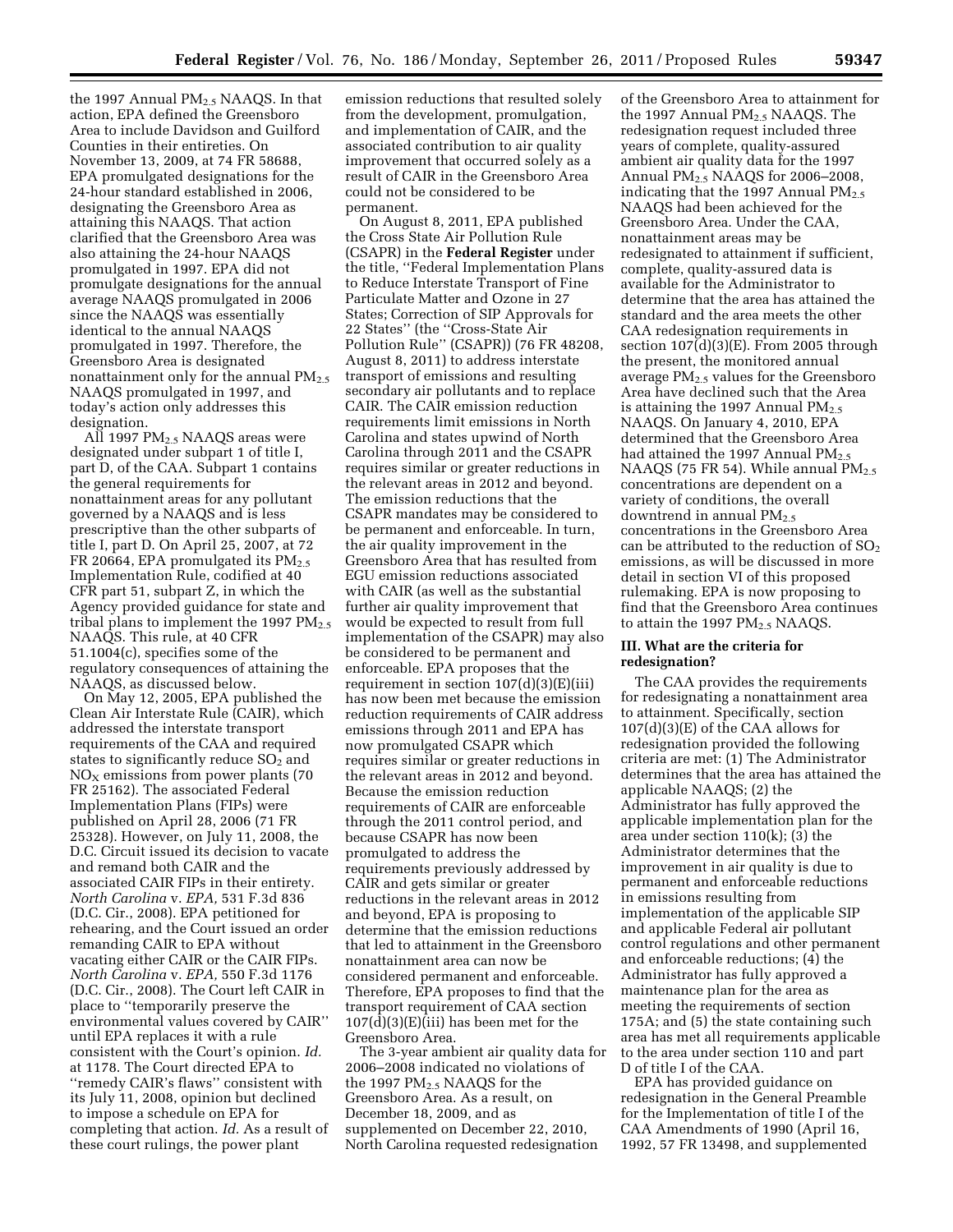on April 28, 1992, 57 FR 18070) and has provided further guidance on processing redesignation requests in the following documents:

1. ''Procedures for Processing Requests to Redesignate Areas to Attainment,'' Memorandum from John Calcagni, Director, Air Quality Management Division, September 4, 1992 (hereafter referred to as the ''Calcagni Memorandum'')

2. ''State Implementation Plan (SIP) Actions Submitted in Response to Clean Air Act (CAA) Deadlines,'' Memorandum from John Calcagni, Director, Air Quality Management Division, October 28, 1992; and

3. ''Part D New Source Review (Part D NSR) Requirements for Areas Requesting Redesignation to Attainment,'' Memorandum from Mary D. Nichols, Assistant Administrator for Air and Radiation, October 14, 1994.

# **IV. Why is EPA proposing these actions?**

On December 18, 2009, and as supplemented on December 22, 2010, the State of North Carolina, through DAQ, requested redesignation of the Greensboro Area to attainment for the 1997 Annual PM2.5 NAAQS. EPA's evaluation indicates that the Greensboro Area has attained the 1997 Annual PM2.5 NAAQS. If EPA finalizes approval of the emissions inventory and the NCCSA rulemaking, the Area will meet the requirements for redesignation set forth in section  $107(d)(3)(E)$ , including the maintenance plan requirements under section 175A of the CAA. As a result, EPA is proposing to take the first three related actions previously summarized. The fourth action, to determine that the Area has attained the 1997 Annual PM2.5 NAAQS by its attainment date, is being proposed in accordance with section 179(c)(1) of the CAA based upon EPA's review of the data for 2007–2009. Section 179(c)(1) reads as follows: ''As expeditiously as practicable after the applicable attainment date for any nonattainment area, but not later than 6 months after such date, the Administrator shall determine, based on the area's air quality as of the attainment date, whether the area attained the standard by that date.'' EPA proposes to determine that the Area attained the 1997 Annual PM<sub>2.5</sub> NAAQS by its applicable attainment date of April 5, 2010.

# **V. What is the effect of EPA's proposed actions?**

EPA's proposed actions establish the basis upon which EPA may take final action on the North Carolina submittal being proposed for approval today. Approval of North Carolina's redesignation request would change the legal designation of Davidson and Guilford Counties in North Carolina for the 1997 Annual  $PM<sub>2.5</sub> NAAQS$ , found at 40 CFR part 81, from nonattainment to attainment. Approval of North Carolina's request would also incorporate into the North Carolina SIP a plan for maintaining the 1997 Annual PM2.5 NAAQS in the Greensboro Area through 2021. The maintenance plan includes, among other components, contingency measures to remedy potential future violations of the 1997 Annual PM2.5 NAAQS. Approval of North Carolina's maintenance plan would also result in approval of the  $NO<sub>X</sub>$  MVEBs. The  $PM<sub>2.5</sub>$  MVEBs for the Greensboro Area are 153,313 kilograms/ year (kg/yr) for both 2011 and 2021. The  $NO<sub>X</sub>$  MVEBs for 2011 and 2021 for Davidson County are 4,086,413 kg/yr and 2,148,938 kg/yr, respectively. The PM2.5 MVEBs for Guilford County are 421,841 kg/yr for both 2011 and 2021. The  $NO<sub>X</sub>$  MVEBs for 2011 and 2021 for Guilford County are 11,133,605 kg/yr and 6,309,650 kg/yr, respectively. Final action would also approve the Area's emissions inventory under section 172(c)(3). Additionally, EPA is notifying the public of the status of its adequacy determination for the  $PM_{2.5}$  and  $NO_X$ MVEBs for 2011 and 2021.

## **VI. What is EPA's analysis of the request?**

As stated above, in accordance with the CAA, EPA proposes in today's action to: (1) Redesignate the Greensboro Area to attainment for the 1997 Annual  $PM<sub>2.5</sub> NAAQS$ ; (2) approve the Greensboro Area emissions inventory submitted with the maintenance plan; (3) approve into the North Carolina SIP Greensboro's 1997 Annual  $PM<sub>2.5</sub> NAAGS$  maintenance plan, including the associated MVEBs; and (4) determine that the Greensboro Area attained the 1997  $PM_{2.5}$  NAAQS by its attainment date of April 5, 2010. The first three of these actions are based upon EPA's determination that the Greensboro Area continues to attain the 1997 Annual PM2.5 NAAQS and that all other redesignation criteria have been met for the Greensboro Area, provided EPA approves the emissions inventory

submitted with the maintenance plan and the NCCSA rulemaking. The five redesignation criteria provided under CAA section 107(d)(3)(E) are discussed in greater detail for the Area in the following paragraphs of this section. The fourth action, EPA's proposed determination that the Greensboro Area attained the 1997  $PM_{2.5}$  NAAQS by its attainment date of April 5, 2010, is discussed in section XI.

### *Criteria (1)—The Greensboro Area has Attained the 1997 Annual PM2.5 NAAQS*

For redesignating a nonattainment area to attainment, the CAA requires EPA to determine that the area has attained the applicable NAAQS (CAA section  $107(d)(3)(E(i))$ . EPA is proposing to determine that the Greensboro Area continues to attain the 1997 Annual  $PM<sub>2.5</sub> NAAQS$ . For  $PM<sub>2.5</sub>$ , an area may be considered to be attaining the 1997 Annual  $PM_{2.5}$ NAAQS if it meets the 1997 Annual PM2.5 NAAQS, as determined in accordance with 40 CFR 50.7 and Appendix N of part 50, based on three complete, consecutive calendar years of quality-assured air quality monitoring data. To attain these NAAQS, the 3-year average of the annual arithmetic mean concentration, as determined in accordance with 40 CFR part 50, Appendix N, is less than or equal to  $15.0 \mu g/m<sup>3</sup>$  at all relevant monitoring sites in the subject area over a 3-year period. The relevant data must be collected and quality-assured in accordance with 40 CFR part 58 and recorded in the EPA Air Quality System (AQS). The monitors generally should have remained at the same location for the duration of the monitoring period required for demonstrating attainment.

On January 4, 2010, at 75 FR 54, EPA determined that the Greensboro Area was attaining the 1997  $PM<sub>2.5</sub> NAAQS$ . EPA reviewed  $PM_{2.5}$  monitoring data from monitoring sites in the Greensboro Area for the 1997 Annual  $PM_{2.5}$  NAAQS for 2006–2009. These data have been quality-assured and are recorded in AQS. The annual arithmetic mean  $PM<sub>2.5</sub>$ concentrations for 2006–2009 and the 3-year averages of these values (*i.e.,*  design values) are summarized in Table 1.2 EPA has reviewed more recent data which indicate that the Greensboro Area continues to attain the 1997  $PM_{2.5}$ NAAQS. The design values for 2007– 2009 and 2008–2010 are also included in Table 1 and demonstrate that the Greensboro Area continues to meet the PM2.5 NAAQS and that the ambient

<sup>2</sup>The values in Table 1 represent the most current quality assured, quality controlled and certified ambient air monitoring data available in the EPA

AQS database and, therefore differ slightly from the values submitted in the North Carolina redesignation request. The Colfax monitor was

added in 2007 and thus does not have the three years of data required for calculating a design value.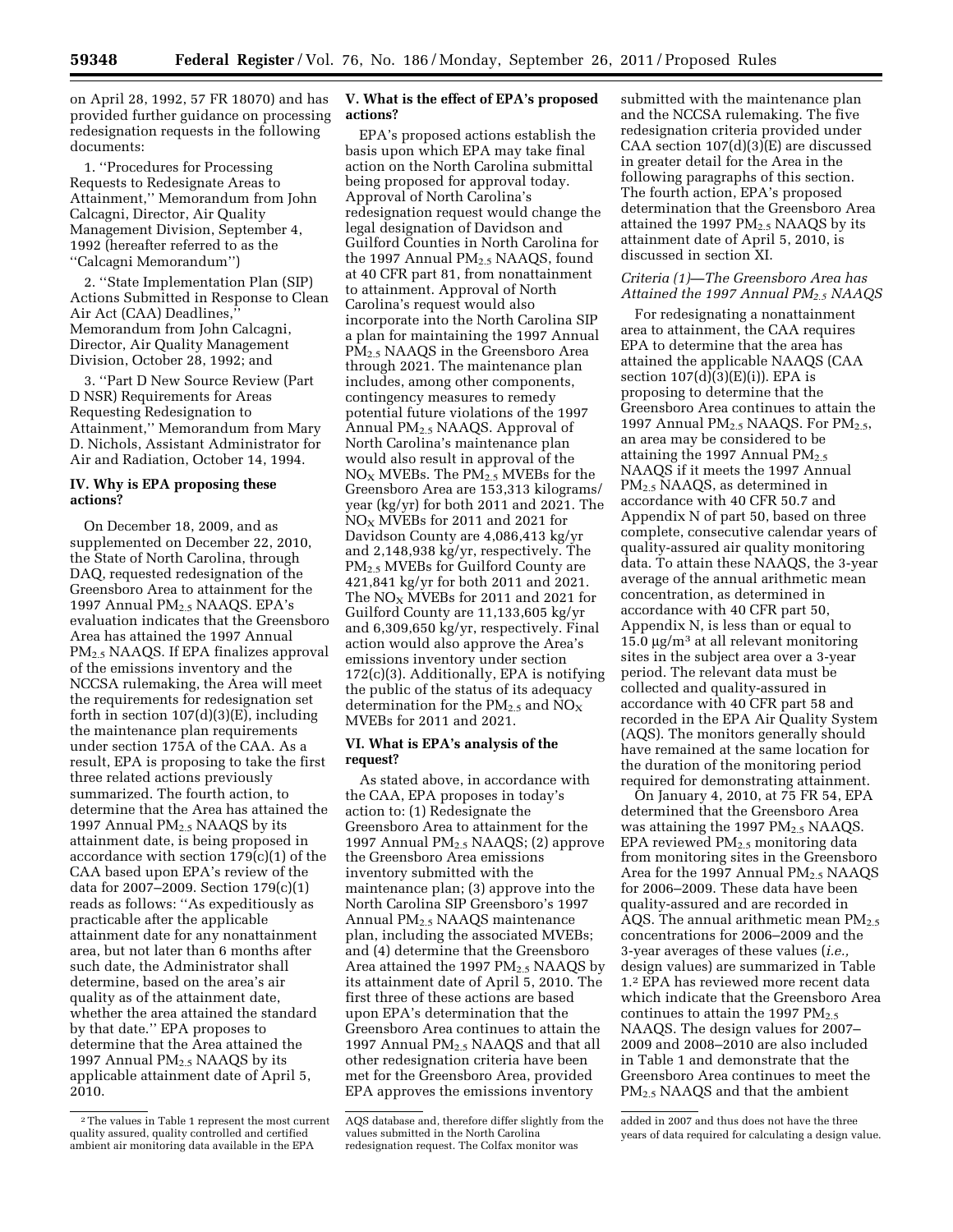concentrations of  $PM<sub>2.5</sub>$  are continuing to decrease in the Area.

TABLE 1—DESIGN VALUE CONCENTRATIONS FOR THE GREENSBORO 1997 ANNUAL PM2.5 NONATTAINMENT AREA (μG/M3)

| County<br>Site name              |  | Annual average $PM_{2.5}$ concentrations ( $\mu$ g/m <sup>3</sup> ) |                                           |      |                                           |  |                       |                     |                         |                                                                |                        |
|----------------------------------|--|---------------------------------------------------------------------|-------------------------------------------|------|-------------------------------------------|--|-----------------------|---------------------|-------------------------|----------------------------------------------------------------|------------------------|
|                                  |  | Monitor ID                                                          |                                           | 2006 | 2007                                      |  | 2008                  |                     | 2009                    | 2010 <sup>3</sup>                                              |                        |
| Davidson<br>Guilford<br>Guilford |  | Lexington<br>Mendenhall<br>Colfax                                   | 37-057-0002<br>37-081-0013<br>37-035-0014 |      | 15.13<br>14.5<br>N/A                      |  | 14.64<br>13.14<br>N/A |                     | 13.61<br>11.41<br>12.32 | 10.61<br>9.31<br>9.63                                          | 12.1<br>10.4<br>10.5   |
|                                  |  |                                                                     |                                           |      |                                           |  |                       |                     |                         | Three-year $PM_{2.5}$ design values ( $\mu$ g/m <sup>3</sup> ) |                        |
|                                  |  |                                                                     |                                           |      |                                           |  |                       | 2006-2008           |                         | 2007-2009                                                      | 2008-2010 <sup>3</sup> |
|                                  |  | Colfax                                                              |                                           |      | 37-057-0002<br>37-081-0013<br>37-035-0014 |  |                       | 14.5<br>13.0<br>N/A |                         | 13.0<br>11.3<br>N/A                                            | 12.1<br>10.4<br>10.8   |

The 3-year design value (2006–2008) submitted by North Carolina for redesignation of the Greensboro Area is 14.5  $\mu$ g/m<sup>3</sup>, which meets the NAAQS as described above. Preliminary 2010 air quality data that are available in AQS, but not yet certified, indicate that the Area continues to attain the  $PM_{2.5}$ NAAQS. As mentioned above, on January 4, 2010, (75 FR 54) EPA published a clean data determination for the Greensboro Area for the 1997  $PM_{2.5}$ NAAQS. In today's action, EPA is proposing to determine that the Area is continuing to attain the 1997  $PM_{2.5}$ NAAQS. EPA will not go forward with the redesignation if the Area does not continue to attain until the time that EPA finalizes the redesignation. As discussed in more detail below, the State of North Carolina has committed to continue monitoring in the Area in accordance with 40 CFR part 58.

*Criteria (5)—North Carolina Has Met All Applicable Requirements Under Section 110 and Part D of Title I of the CAA; and Criteria (2)—North Carolina Has a Fully Approved SIP Under Section 110(k) for the Greensboro Area* 

For redesignating a nonattainment area to attainment, the CAA requires EPA to determine that the state has met all applicable requirements under Section 110 and part D of title I of the CAA (CAA section  $107(d)(3)(E)(v)$ ) and that the state has a fully approved SIP under section 110(k) for the area (CAA section 107(d)(3)(E)(ii)). EPA proposes to find that North Carolina has met all applicable SIP requirements for the Greensboro Area under section 110 of the CAA (general SIP requirements) for

purposes of redesignation. EPA also proposes to find that the North Carolina SIP satisfies the criterion that it meet applicable SIP requirements for purposes of redesignation under part D of title I of the CAA (requirements specific to 1997 Annual  $PM_{2.5}$ nonattainment areas). Further, EPA proposes to determine that the SIP is fully approved with respect to all requirements applicable under section 110(k). In making these determinations, EPA ascertained which requirements are applicable to the Area and, if applicable, that they are fully approved under the CAA. For the purposes of review of the State's redesignation request, the SIP needs only to be fully approved with respect to requirements that were applicable prior to submittal of the complete redesignation request.

a. Greensboro Area Has Met All Applicable Requirements Under Section 110 and Part D of Title I of the CAA

*General SIP requirements.* Section 110(a)(2) of title I of the CAA delineates the general requirements for a SIP, which include enforceable emissions limitations and other control measures, means, or techniques; provisions for the establishment and operation of appropriate devices necessary to collect data on ambient air quality; and programs to enforce the limitations. General SIP elements and requirements are delineated in section 110(a)(2) of title I, part A of the CAA. These requirements include, but are not limited to, the following: Submittal of a SIP that has been adopted by the state after reasonable public notice and hearing; provisions for establishment and operation of appropriate procedures needed to monitor ambient air quality; implementation of a source permit program; provisions for the implementation of part C requirements

(Prevention of Significant Deterioration (PSD)) and provisions for the implementation of part D requirements (New Source Review (NSR) permit programs); provisions for air pollution modeling; and provisions for public and local agency participation in planning and emission control rule development.

Section 110(a)(2)(D) requires that SIPs contain certain measures to prevent sources in a state from significantly contributing to air quality problems in another state. To implement this provision, EPA has required certain states to establish programs to address the interstate transport of air pollutants  $(e.g., NO<sub>X</sub> SIP Call,<sup>4</sup> CAIR,<sup>5</sup> and the$ CSAPR). The section  $110(a)(2)(D)$ requirements for a state are not linked with a particular nonattainment area's designation and classification in that state. EPA believes that the

5On May 12, 2005 (70 FR 25162), EPA promulgated CAIR which required 28 upwind States and the District of Columbia to revise their SIPs to include control measures that would reduce emissions of  $SO<sub>2</sub>$  and  $NO<sub>X</sub>$ . Various aspects of CAIR rule were petitioned in court and on December 23, 2008, the U.S. Court of Appeals for the District of Columbia Circuit remanded CAIR to EPA (*see North Carolina* v. *EPA,* 550 F.3d 1176 (D.C. Cir., December 23, 2008)) which left CAIR in place to ''temporarily preserve the environmental values covered by CAIR'' until EPA replaces it with a rule consistent with the Court's ruling. The Court directed EPA to remedy various areas of the rule that were petitioned consistent with its July 11, 2008 (*see North Carolina* v. *EPA,* 531 F.3d 836 (D.C. Cir., July 11, 2008)), opinion, but declined to impose a schedule on EPA for completing that action. *Id.*  Therefore, CAIR is currently in effect in North Carolina.

<sup>&</sup>lt;sup>3</sup>The preliminary PM<sub>2.5</sub> ambient air quality data for 2010 for the Greensboro Area indicates that the Area is attaining the NAAQS with 2008–2010 design values. This preliminary data includes complete data from all quarters of 2010 but has not yet been certified and is thus subject to change.

<sup>4</sup>On October 27, 1998 (63 FR 57356), EPA issued a  $NO<sub>x</sub>$  SIP Call requiring the District of Columbia and 22 states to reduce emissions of  $NO<sub>x</sub>$  in order to reduce the transport of ozone and ozone precursors. In compliance with EPA's  $NO<sub>x</sub>$  SIP Call, North Carolina developed rules governing the control of  $NO<sub>x</sub>$  emissions from Electric Generating Units (EGUs), major non-EGU industrial boilers, major cement kilns, and internal combustion engines. On December 27, 2002, EPA approved North Carolina's rules as fulfilling Phase I (67 FR 78987).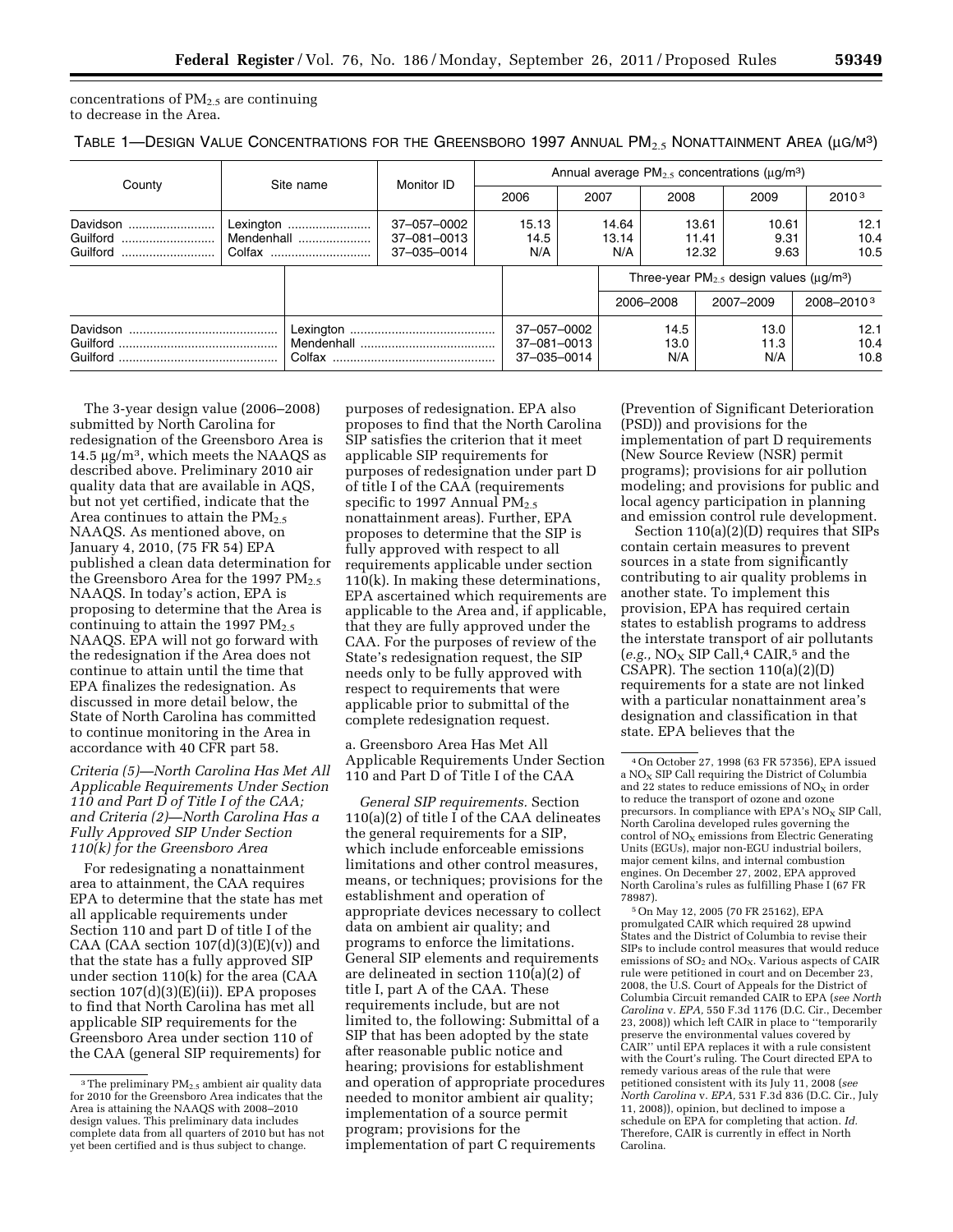requirements linked with a particular nonattainment area's designation and classifications are the relevant measures to evaluate in reviewing a redesignation request. The transport SIP submittal requirements, where applicable, continue to apply to a state regardless of the designation of any one particular area in the state. Thus, EPA does not believe that the CAA's interstate transport requirements should be construed to be applicable requirements for purposes of redesignation. However, as discussed later in this notice, addressing pollutant transport from other states is an important part of an area's maintenance demonstration.

In addition, EPA believes other section 110 elements that are neither connected with nonattainment plan submissions nor linked with an area's attainment status are not applicable requirements for purposes of redesignation. The area will still be subject to these requirements after the area is redesignated. The section 110 and part D requirements that are linked with a particular area's designation and classification are the relevant measures to evaluate in reviewing a redesignation request. This approach is consistent with EPA's existing policy on applicability (*i.e.,* for redesignations) of conformity and oxygenated fuels requirements, as well as with section 184 ozone transport requirements. See Reading, Pennsylvania, proposed and final rulemakings (61 FR 53174–53176, October 10, 1996), (62 FR 24826, May 7, 1997); Cleveland-Akron-Loraine, Ohio, final rulemaking (61 FR 20458, May 7, 1996); and Tampa, Florida, final rulemaking at (60 FR 62748, December 7, 1995). See also the discussion on this issue in the Cincinnati, Ohio, redesignation (65 FR 37890, June 19, 2000), and in the Pittsburgh, Pennsylvania, redesignation (66 FR 50399, October 19, 2001).

EPA has not yet completed rulemaking on a submittal from North Carolina dated April 1, 2008, addressing ''infrastructure SIP'' elements required under CAA section 110(a)(2). However, these are statewide requirements that are not a consequence of the nonattainment status of the Greensboro Area. As stated above, EPA believes that section 110 elements not linked to an area's nonattainment status are not applicable for purposes of redesignation. Therefore, notwithstanding the fact that EPA has not yet completed rulemaking on North Carolina's submittal for the  $PM_{2.5}$ infrastructure SIP elements of section 110(a)(2), EPA believes it has approved all SIP elements under section 110 that must be approved as a prerequisite for

redesignating the Greensboro Area to attainment.

*Title I, Part D requirements.* EPA proposes that with approval of North Carolina's base year emissions inventory, which is part of the maintenance plan submittal, the North Carolina SIP will meet applicable SIP requirements under part D of title I of the CAA. As discussed in greater detail below, EPA believes the emissions inventory is approvable because the 2008 direct  $PM_{2.5}$ ,  $SO_2$ , and  $NO_X$ emissions for North Carolina were developed consistent with EPA guidance for emissions inventories and represent a comprehensive, accurate and current inventory as required by section 172(c)(3).

*Part D, subpart 1 applicable SIP requirements.* EPA has determined that if the approval of the base year emissions inventories, discussed in section IX of this rulemaking, is finalized, the North Carolina SIP will meet the applicable SIP requirements for the Greensboro Area for purposes of redesignation under title I, part D of the CAA. Subpart 1 of part D sets forth the basic nonattainment requirements applicable to all nonattainment areas. All areas that were designated nonattainment for the 1997 Annual PM2.5 NAAQS were designated under this subpart of the CAA and the requirements applicable to them are contained in sections 172 and 176.

For purposes of evaluating this redesignation request, the applicable part D, subpart 1 SIP requirements for all nonattainment areas are contained in sections 172(c)(1)–(9) and in section 176. A thorough discussion of the requirements contained in section 172 can be found in the General Preamble for Implementation of title I (57 FR 13498, April 16, 1992).

*Subpart 1 Section 172 Requirements*. Section 172(c)(1) requires the plans for all nonattainment areas to provide for the implementation of all Reasonably Available Control Measures (RACM) as expeditiously as practicable and to provide for attainment of the national primary ambient air quality standards. EPA interprets this requirement to impose a duty on all nonattainment areas to consider all available control measures and to adopt and implement such measures as are reasonably available for implementation in each area as components of the area's attainment demonstration. Under section 172, states with nonattainment areas must submit plans providing for timely attainment and meeting a variety of other requirements. However, pursuant to 40 CFR 51.1004(c), EPA's January 4, 2010, determination that the

Greensboro Area was attaining the  $PM_{2.5}$ standard suspended North Carolina's obligation to submit most of the attainment planning requirements that would otherwise apply. Specifically, the determination of attainment suspended North Carolina's obligation to submit an attainment demonstration and planning SIPs to provide for reasonable further progress (RFP), reasonable available control measures, and contingency measures under section 172(c)(9).

The General Preamble for Implementation of Title I (57 FR 13498, April 16, 1992) also discusses the evaluation of these requirements in the context of EPA's consideration of a redesignation request. The General Preamble sets forth EPA's view of applicable requirements for purposes of evaluating redesignation requests when an area is attaining a standard (General Preamble for Implementation of Title I (57 FR 13498, April 16, 1992)).

Because attainment has been reached in the Greensboro Area, no additional measures are needed to provide for attainment, and section 172(c)(1) requirements for an attainment demonstration and RACM are no longer considered to be applicable for purposes of redesignation as long as the Area continues to attain the standard until redesignation. *See also* 40 CFR 51.1004(c).

The RFP plan requirement under section 172(c)(2) is defined as progress that must be made toward attainment. This requirement is not relevant for purposes of redesignation because EPA has determined that the Greensboro Area has monitored attainment of the 1997 Annual PM2.5 NAAQS. *See*  General Preamble, 57 FR 13564. *See also* 40 CFR 51.1004(c). In addition, because the Greensboro Area has attained the 1997 Annual PM<sub>2.5</sub> NAAQS and is no longer subject to a RFP requirement, the requirement to submit the section 172(c)(9) contingency measures is not applicable for purposes of redesignation. *Id.* 

Section 172(c)(3) requires submission and approval of a comprehensive, accurate, and current inventory of actual emissions. As part of North Carolina's redesignation request for the Greensboro Area, North Carolina submitted a 2008 base year emissions inventory. As discussed below in section IX, EPA is proposing to approve the 2008 base year inventory submitted with the redesignation request as meeting the section 172(c)(3) emissions inventory requirement.

Section  $172(c)(4)$  requires the identification and quantification of allowable emissions for major new and modified stationary sources to be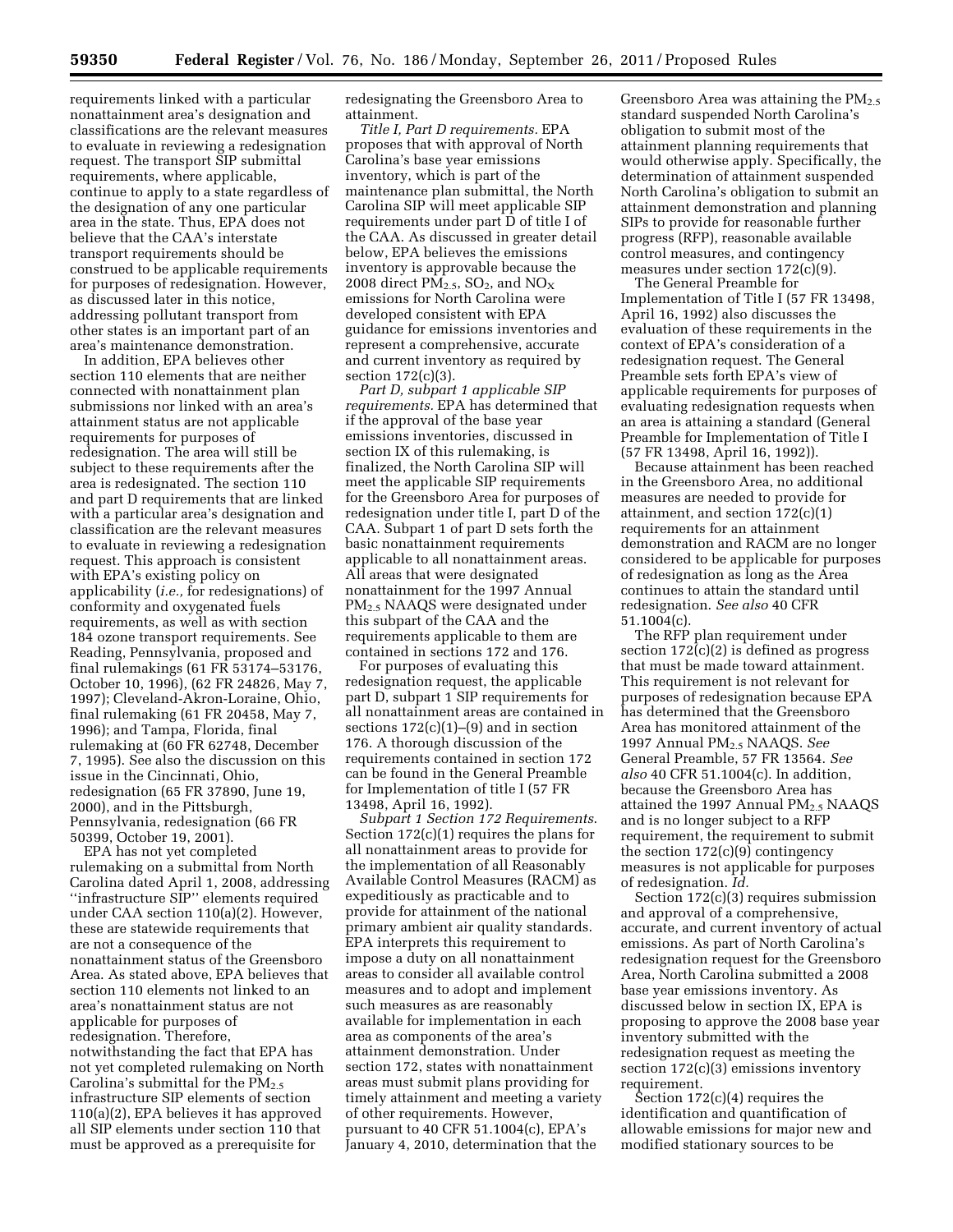allowed in an area, and section 172(c)(5) requires source permits for the construction and operation of new and modified major stationary sources anywhere in the nonattainment area. EPA has determined that, since PSD requirements will apply after redesignation, areas being redesignated need not comply with the requirement that a NSR program be approved prior to redesignation, provided that the area demonstrates maintenance of the NAAQS without part D NSR. A more detailed rationale for this view is described in a memorandum from Mary Nichols, Assistant Administrator for Air and Radiation, dated October 14, 1994, entitled, ''Part D New Source Review Requirements for Areas Requesting Redesignation to Attainment.'' North Carolina has demonstrated that the Greensboro Area will be able to maintain the NAAQS without part D NSR in effect, and therefore North Carolina need not have fully approved part D NSR programs prior to approval of the redesignation request. Nonetheless, North Carolina currently has a fully-approved part D NSR program in place. North Carolina's PSD program will become effective in the Greensboro Area upon redesignation to attainment. Section 172(c)(6) requires the SIP to contain control measures necessary to provide for attainment of the NAAQS. Because attainment has been reached, no additional measures are needed to provide for attainment.

Section 172(c)(7) requires the SIP to meet the applicable provisions of section 110(a)(2). As noted above, EPA believes the North Carolina SIP meets the requirements of section 110(a)(2) applicable for purposes of redesignation.

*Section 176 Conformity Requirements.* Section 176(c) of the CAA requires states to establish criteria and procedures to ensure that federally supported or funded projects conform to the air quality planning goals in the applicable SIP. The requirement to determine conformity applies to transportation plans, programs and projects that are developed, funded or approved under title 23 of the United States Code (U.S.C.) and the Federal Transit Act (transportation conformity) as well as to all other federally supported or funded projects (general conformity). State transportation conformity SIP revisions must be consistent with Federal conformity regulations relating to consultation, enforcement and enforceability that EPA promulgated pursuant to its authority under the CAA.

EPA interprets the conformity SIP requirements 6 as not applying for purposes of evaluating a redesignation request under section 107(d) because state conformity rules are still required after redesignation and Federal conformity rules apply where state rules have not been approved. *See Wall* v. *EPA,* 265 F.3d 426 (6th Cir. 2001) (upholding this interpretation); *see also*  60 FR 62748 (December 7, 1995) (resignation of Tampa, Florida). Thus, the Greensboro Area has satisfied all applicable requirements for purposes of redesignation under section 110 and part D of title I of the CAA.

b. The Greensboro Area Has a Fully Approved Applicable SIP Under Section 110(k) of the CAA

If EPA issues a final approval of the base year emissions inventories, EPA will have fully approved the applicable North Carolina SIP for the Greensboro Area under section 110(k) of the CAA for all requirements applicable for purposes of redesignation for the 1997 Annual  $PM_{2.5}$  NAAQS. EPA may rely on prior SIP approvals in approving a redesignation request (*see* Calcagni Memorandum at p. 3; *Southwestern Pennsylvania Growth Alliance* v. *Browner,* 144 F.3d 984, 989–90 (6th Cir. 1998); *Wall,* 265 F.3d 426; plus any additional measures it may approve in conjunction with a redesignation action (*see* 68 FR 25426 (May 12, 2003) and citations therein). Following passage of the CAA of 1970, North Carolina has adopted and submitted, and EPA has fully approved at various times, provisions addressing the various 1997 Annual PM2.5 NAAQS SIP elements applicable in the Greensboro Area (45 FR 26038, April 17, 1980; 46 FR 43137, August 27, 1981; 50 FR 41501, October 11, 1985; 51 FR 41786, November 19, 1986; and 51 FR 45468, December 19, 1986).

As indicated above, EPA believes that the section 110 elements that are neither connected with nonattainment plan submissions nor linked to an area's nonattainment status are not applicable requirements for purposes of redesignation. In addition, EPA believes that since the part D subpart 1 requirements did not become due prior to submission of the redesignation request, they are also not applicable requirements for purposes of redesignation. *Sierra Club* v. *EPA,* 375

F.3d 537 (7th Cir. 2004); 68 FR 25424, 25427 (May 12, 2003) (redesignation of the St. Louis-East St. Louis Area to attainment of the 1-hour ozone NAAQS). With the approval of the emissions inventory, EPA will have approved all Part D subpart 1 requirements applicable for purposes of this redesignation.

*Criteria (3)—The Air Quality Improvement in the Greensboro Area 1997 Annual PM*2.5 *NAAQS Nonattainment Area Is Due to Permanent and Enforceable Reductions in Emissions Resulting From Implementation of the SIP and Applicable Federal Air Pollution Control Regulations and Other Permanent and Enforceable Reductions* 

For redesignating a nonattainment area to attainment, the CAA requires EPA to determine that the air quality improvement in the area is due to permanent and enforceable reductions in emissions resulting from implementation of the SIP and applicable Federal air pollution control regulations and other permanent and enforceable reductions (CAA section 107(d)(3)(E)(iii)). EPA believes North Carolina has demonstrated that the observed air quality improvement in the Greensboro Area is due to permanent and enforceable reductions resulting from implementation of the SIP, Federal measures, and other state adopted measures.

Fine particulate matter, or  $PM_{2.5}$ , refers to airborne particles less than or equal to 2.5 micrometers in diameter. Although treated as a single pollutant, fine particles come from many different sources and are composed of many different compounds. One of the largest components of  $PM_{2.5}$  in the southeastern United States is sulfate, which is formed through various chemical reactions from the precursor  $SO<sub>2</sub>$ . The other major component of  $PM<sub>2.5</sub>$  is organic carbon, which originates predominantly from biogenic emission sources. Nitrate, which is formed from the precursor  $NO<sub>X</sub>$ , is also a component of  $PM<sub>2.5</sub>$ . Crustal materials from windblown dust and elemental carbon from combustion sources are less significant contributors to total  $PM_{2.5}$ 

State and Federal measures enacted in recent years have resulted in permanent emission reductions. Most of these emission reductions are enforceable through regulations. A few nonregulatory measures also result in emission reductions.

The Federal measures that have been implemented include:

*Tier 2 vehicle standards.* In addition to requiring  $NO<sub>X</sub>$  controls, the Tier 2

<sup>6</sup>CAA Section 176(c)(4)(E) requires states to submit revisions to their SIPs to reflect certain Federal criteria and procedures for determining transportation conformity. Transportation conformity SIPs are different from the MVEBs that are established in control strategy SIPs and maintenance plans.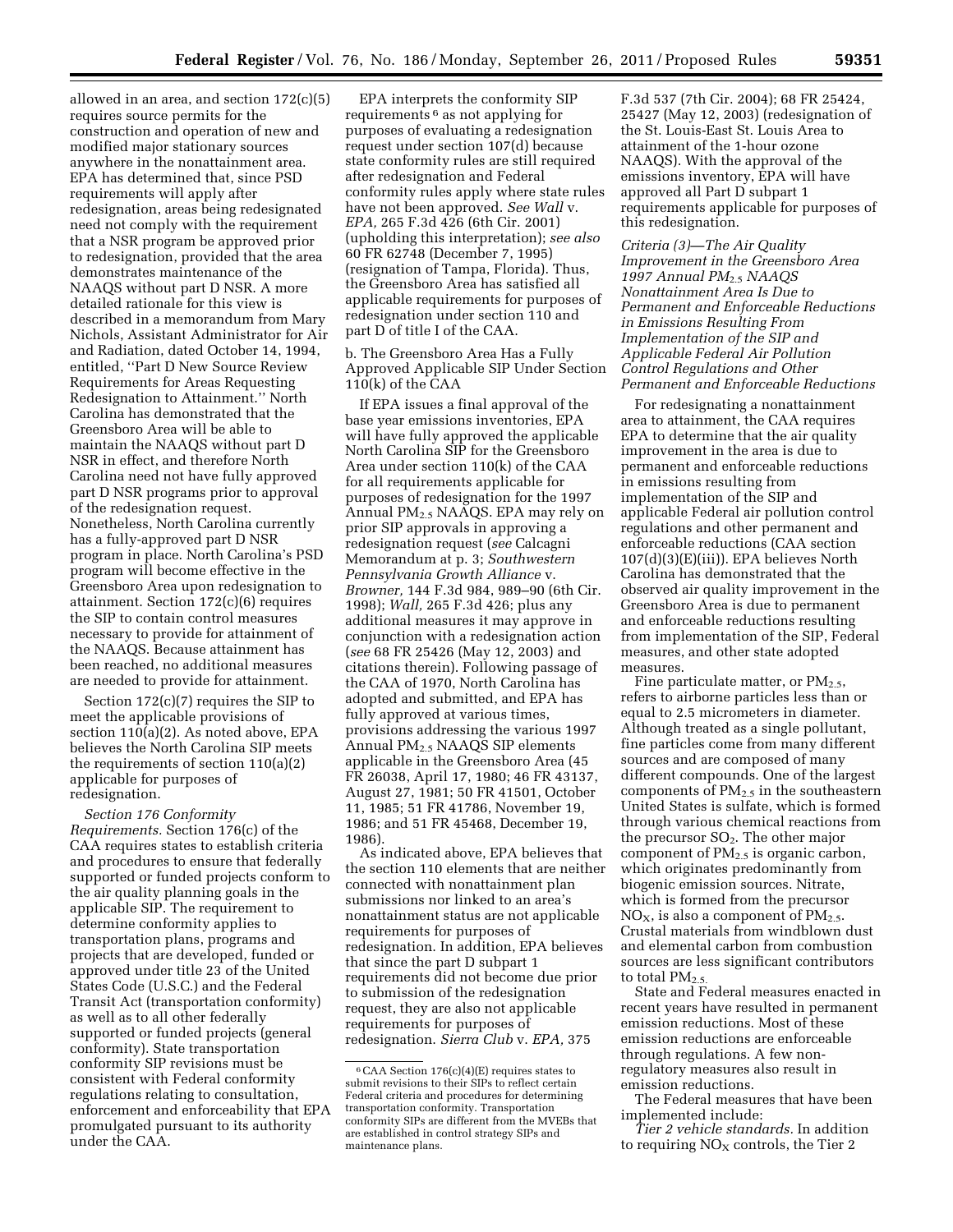rule reduced the allowable sulfur content of gasoline to 30 parts per million (ppm) starting in January of 2006. Most gasoline sold in North Carolina prior to this had a sulfur content of approximately 300 ppm.

*Heavy-duty gasoline and diesel highway vehicle standards.* The second phase of the standards and testing procedures, which began in 2007, reduces particulate matter (PM) and  $NO<sub>x</sub>$  from heavy-duty highway engines and also reduces highway diesel fuel sulfur content to 15 ppm. The total program is expected to achieve a 90 and 95 percent reduction in PM and  $NO<sub>x</sub>$ emissions from heavy-duty highway engines, respectively.

*Nonroad spark-ignition engines and recreational engines standards.* Tier 1 of this standard, implemented in 2004, and Tier 2, implemented in 2007, have reduced and will continue to reduce PM emissions.

*Large nonroad diesel engine standards.* Promulgated in 2004, this rule is being phased in between 2008 and 2014. This rule will reduce sulfur content in nonroad diesel fuel and, when fully implemented, will reduce  $NO<sub>X</sub>$  and direct  $PM<sub>2.5</sub>$  emissions by over 90 percent from these engines.

*CAIR and the Cross-State Air Pollution Rule (CSAPR).* As previously discussed, the remanded CAIR, originally promulgated to reduce transported pollution, was left in place to ''temporarily preserve the environmental values covered by CAIR'' until EPA replaced it with a rule

consistent with the Court's opinion. To remedy CAIR's flaws, EPA promulgated the final CSAPR on August 8, 2011. CSAPR addresses the interstate transport requirements of the CAA with respect to the 1997 ozone, 1997 PM<sub>2.5</sub> and 2006 PM2.5 NAAQS. As noted previously, the requirements of CAIR address emissions through the 2011 control period and CSAPR requires similar or greater emission reductions in the relevant areas in 2012 and beyond.

The state measures that have been implemented to date and relied upon by North Carolina to demonstrate attainment and/or maintenance include:

*NCCSA.* The primary state-adopted measure is the NCCSA, enacted in June 2002. The NCCSA includes a schedule of system-wide caps on emissions of  $NO<sub>X</sub>$  and  $SO<sub>2</sub>$ , the first of which became effective in 2007, and has no provision for the trading of pollution credits from one utility to another. According to North Carolina, this rule requires coalfired power plants in the State to reduce annual  $NO<sub>X</sub>$  emissions from 245,000 tons in 1998 to 56,000 tons by 2009 (a 77 percent reduction) and to reduce annual  $SO<sub>2</sub>$  emissions from 489,000 tons in 1998 to 250,000 tons by 2009 (a 49 percent reduction), and further  $SO<sub>2</sub>$ reductions to 130,000 tons in 2013 (a 73 percent reduction). Although there are no power plants located within the Greensboro Area, there are power plants located around the Area. On August 21, 2009, North Carolina submitted a SIP revision to incorporate specific provisions of the NCCSA into the

federally approved SIP. On June 22, 2011, EPA proposed approval of the NCCSA rules as a revision to the SIP and expects to take final action on it in a rulemaking separate from today's proposed action but prior to any final action on this redesignation.

Another significant rulemaking which has led to permanent and enforceable reductions is the  $NO<sub>x</sub>$  SIP Call rule. This rule was predicted to reduce summertime  $NO<sub>x</sub>$  emissions from power plants and other industries by over 60 percent in North Carolina by 2006.  $See$  Table III–5 of  $NO<sub>x</sub>$  SIP Call, 63 FR 57356, 57434 (October 27, 1998). These emission reductions are state and federally enforceable.

Table 2 presents the annual emissions from North Carolina sources as recorded in EPA's acid rain database. Since 2002, when the  $NO<sub>X</sub>$  controls started coming on-line to meet the  $NO<sub>x</sub>$  SIP Call, and later to meet the NCCSA, the annual  $NO<sub>x</sub>$  emissions from subject sources have decreased dramatically from 145,706 tons per year (tpy) in 2002 to 61,669 tpy in 2008. In 2009 the emissions decreased to 44,506 tpy down more than 69 percent from 2002. Between 2005 and 2008, the annual  $SO<sub>2</sub>$ emissions from the utilities in North Carolina decreased by more than half from 500,936 tpy to 227,030 tpy, or nearly 274,000 tons reduced. In 2009, the emissions were again halved, down 76 percent from 2002. The decline in SO2 emissions has coincided with a decline in annual  $PM<sub>2.5</sub>$  concentrations across North Carolina.

TABLE 2—ANNUAL EMISSIONS FROM ALL NC SOURCES IN THE EPA CLEAN AIR MARKETS DATABASE

| Year | Annual $SO2$<br>emissions<br>tons! | Annual $NO_x$<br>emissions<br>tons` |
|------|------------------------------------|-------------------------------------|
| 2002 |                                    | 145,706                             |
| 2003 | 462.041                            | 135,879                             |
| 2004 | 472.320                            | 124,079                             |
| 2005 | 500.936                            | 114,300                             |
| 2006 | 462.143                            | 108,584                             |
| 2007 | 370.827                            | 64,770                              |
| 2008 | 227.030                            | 61,669                              |
| 2009 | 10.948                             | 44.506                              |

Other state measures have been implemented that are state enforceable but not a part of the federallyenforceable SIP. Such measures contribute to reductions in pollutant emissions, although to a lesser extent than the ones identified above, and include the following:

*Clean Air Bill.* This state legislation expanded the inspection and maintenance program from 9 counties to 48 counties and was phased in for the

Greensboro Area from July 1, 2002 through July 1, 2003. This program reduces  $NO<sub>X</sub>$ , VOC, and carbon monoxide (CO) emissions.

*Open burning.* This regulation, originally approved in 1997, prohibits the open burning of man-made materials throughout the State. Additionally, this regulation prohibits open burning of yard waste in areas for which the DAQ forecasts an air quality action day. The open burning regulation will reduce

 $PM_{2.5}$  emissions, as well as  $NO_X$ , VOC and CO emissions.

*Diesel Retrofits.* As part of the North Carolina Mobile Source Emission Reduction Grants program, a number of cities, counties and school districts have installed diesel oxidation catalysts or diesel particulate filters on their diesel equipment. The vehicles that have been retrofitted include school buses and county fleet trucks used for solid waste pickup. These types of filters are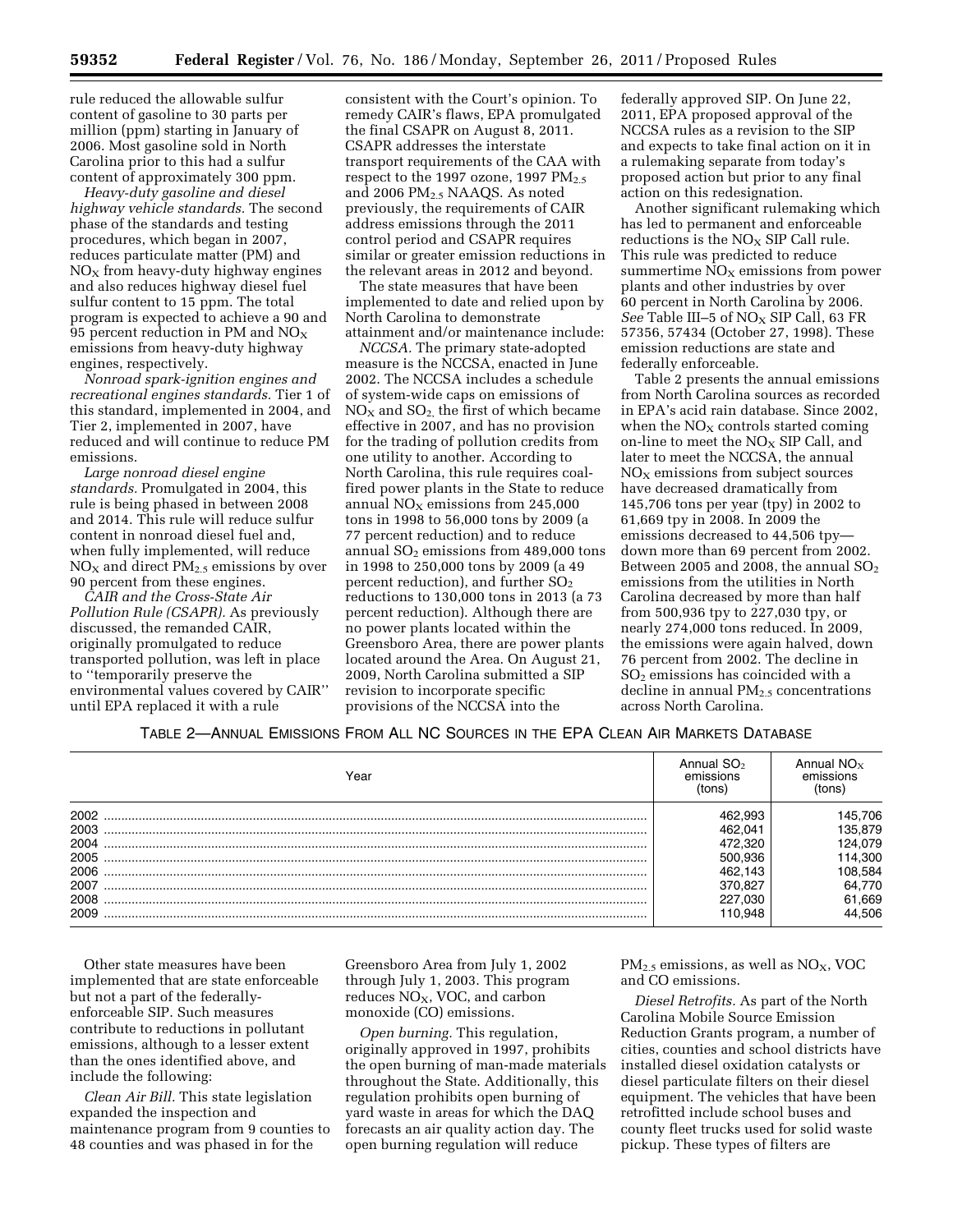designed to reduce PM engine emissions, and when used with ultra low sulfur diesel fuel,  $NO<sub>X</sub>$  and VOC emissions are also reduced. Even though these emission reductions are voluntary and not enforceable, they are still considered permanent reductions.

*Diesel Emissions Reduction Act (DERA).* DERA provides new diesel emissions reduction grant authority for EPA. This funding is used to achieve significant reductions in diesel emissions that improve air quality and protect public health. The DERA funds that the DAQ has received have been used to retrofit, repower, or replace existing diesel engines from on-road and nonroad mobile source vehicles and equipment. This program will reduce  $\overline{PM}$ ,  $\overline{NO_X}$ , and  $\overline{VOC}$  emissions. Even though these emission reductions are voluntary, they are still considered permanent reductions once a retrofit is completed. To date, North Carolina has retrofitted over 6,000 diesel school buses. In addition to impacting local emissions in the nonattainment area, most of these measures impact emissions statewide.

EPA agrees with North Carolina's assessment that, although  $PM_{2.5}$  and PM2.5 precursor reductions within the nonattainment area have contributed to improved air quality, the majority of the improvement in ambient  $PM_{2.5}$ concentrations has resulted from reductions in  $SO<sub>2</sub>$  emissions from instate coal-fired power plants due to the NCCSA . The annual emissions from these facilities have significantly decreased since 2005, with over 250,000 tons of  $SO<sub>2</sub>$  emission reductions in 2008 compared to 2005. EPA's analysis of emissions data available in from the Clean Air Markets Division Web site (*<http://www.epa.gov/airmarkets/>*) shows that the statewide reductions in  $SO<sub>2</sub>$ emissions are much greater than any decreases in emissions that can be attributed to decreases in demand associated with reductions in operating hours or heat inputs at North Carolina power plants. While coal-fired electric power generation in North Carolina decreased 4.8 percent from 2005 to  $2008$ ,  $2008$ ,  $2008$  emissions from coal-fired electric power plants declined 46.0 percent during the same period.

The NCCSA reductions took place beginning in 2006, the first year of the 3-year attainment period submitted by North Carolina for redesignation of the Greensboro Area. Since the final compliance date for the NCCSA  $SO<sub>2</sub>$ emissions caps is 2013, future design

values are expected to continue to decline below the 2006–2008 attaining design values. The significant statewide reductions in utility  $SO<sub>2</sub>$  emissions will be permanent and enforceable upon EPA's approval of the NCCSA rules into the North Carolina SIP. Further, EPA does not have any information to suggest that the decrease in ambient PM2.5 concentrations in the Greensboro Area is due to unusually favorable meteorological conditions. Additionally, the emission reductions resulting from the NCCSA discussed above are of a greater magnitude than any influence that could be expected from meteorology. The 250,000 tons of SO2 emission reductions since 2005 represents a greater than 41 percent reduction of statewide SO<sub>2</sub> emissions. It is reasonable to expect that such significant reductions have reduced ambient  $PM_{2.5}$  levels throughout the State—including in the Greensboro Area. Indeed, every  $PM_{2.5}$  monitor in the State has shown a consistent downward trend during the period from 2006– 2009.8

## *Criteria (4)—The Greensboro Area has a Fully Approved Maintenance Plan Pursuant to Section 175A of the CAA*

For redesignating a nonattainment area to attainment, the CAA requires EPA to determine that the area has a fully approved maintenance plan pursuant to section 175A of the CAA  $\overline{(CAA \; section\; 107(d)(3)(E)(iv))}$ . In conjunction with its request to redesignate the Greensboro Area to attainment for the 1997 Annual  $PM_{2.5}$ NAAQS, DAQ submitted a SIP revision to provide for the maintenance of the 1997 Annual  $PM<sub>2.5</sub> NAAOS$  for at least 10 years after the effective date of redesignation to attainment. EPA believes this maintenance plan meets the requirements for approval under section 175A of the CAA.

a. What is required in a maintenance plan?

Section 175A of the CAA sets forth the elements of a maintenance plan for areas seeking redesignation from nonattainment to attainment. Under section 175A, the plan must demonstrate continued attainment of the applicable NAAQS for at least 10 years after the Administrator approves a redesignation to attainment. Eight years after the redesignation, the State must submit a revised maintenance plan which demonstrates that attainment will continue to be maintained for the 10 years following the initial 10-year period. To address the possibility of

future NAAQS violations, the maintenance plan must contain contingency measures as EPA deems necessary to assure prompt correction of any future 1997 Annual  $\bar{PM}_{2.5}$ violations. The Calcagni Memorandum provides further guidance on the content of a maintenance plan, explaining that a maintenance plan should address five requirements: The attainment emissions inventory, maintenance demonstration, monitoring, verification of continued attainment, and a contingency plan. As is discussed more fully below, EPA finds that North Carolina's maintenance plan includes all the necessary components and is thus proposing to approve it as a revision to the North Carolina SIP, provided that EPA takes final action to approve the NCCSA rules.

#### b. Attainment Emissions Inventory

The Greensboro Area first attained the 1997 Annual PM<sub>2.5</sub> NAAQS based on monitoring data for the 3-year period 2006–2008. North Carolina selected 2008 as the attainment emissions inventory year in part because it was already in the process of developing some emissions inventory data for this year. The attainment inventory identifies a level of emissions in the Area that is sufficient to attain the 1997 Annual PM2.5 NAAQS. North Carolina began development of the attainment inventory by first generating a baseline emissions inventory for the Greensboro Area. As noted above, the year 2008 was chosen as the base year for developing a comprehensive emissions inventory for primary  $PM_{2.5}$ ,  $SO_2$ , and  $NO_X$ , for which projected emissions could be developed for 2011, 2014, 2017, and 2021. In addition to comparing the final year of the plan, 2021, to the base year, 2008, North Carolina compared interim years to the 2008 baseline to demonstrate that these years are also expected to show continued maintenance of the annual PM<sub>2.5</sub> standard.

The emissions inventories are composed of four major types of sources: Point, area, on-road mobile and non-road mobile. The future year emissions inventories have been estimated using projected rates of growth in population, traffic, economic activity, expected control programs, and other parameters. Non-road mobile emissions estimates were based on the EPA's NONROAD2008, a non-road mobile model, with the exception of railroad locomotive and aircraft engine emissions. The railroad locomotive and aircraft engine emissions were estimated by taking activity data, such as landings

<sup>7</sup>Electric Power Annual 2009, DOE/EIA– 0348(2009), North Carolina Electricity Profile,<br>Tables 5 and 7. April 2011.

 $8$ *[http://www.epa.gov/airtrends/values.html.](http://www.epa.gov/airtrends/values.html)*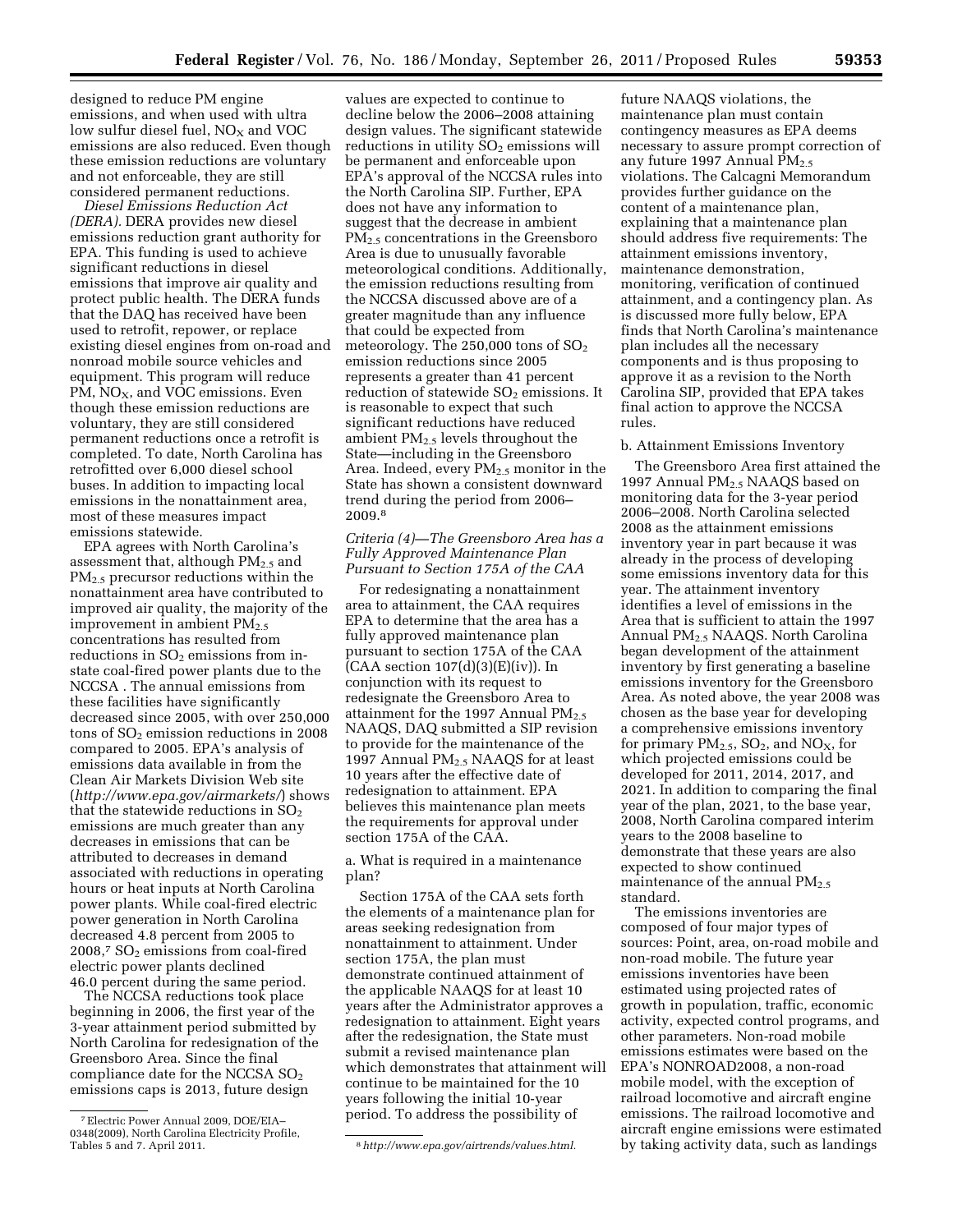and takeoffs, and multiplying by an emission factor. On-road mobile source emissions were calculated using EPA's MOVES mobile emission factors model. The 2008  $SO_2$ ,  $NO_X$  and  $PM_{2.5}$  emissions for the Greensboro Area, as well as the emissions for other years, were developed consistent with EPA guidance and are summarized in Tables 3 through 5 of the following subsection discussing the maintenance demonstration.

c. Maintenance Demonstration

The December 18, 2009, final submittal and December 22, 2010, supplement included a maintenance plan for the Greensboro Area. This demonstration:

(i) Shows compliance with and maintenance of the annual  $PM_{2.5}$ standard by providing information to support the demonstration that current and future emissions of  $SO_2$ ,  $NO_X$  and  $PM_{2.5}$  remain at or below 2008 SO<sub>2</sub>, NO<sub>X</sub> and PM2.5 emissions levels.

(ii) Uses 2008 as the attainment year and includes future emission inventory projections for 2011, 2014, 2017, and 2021 as shown in Tables 3–6 below. (iii) Identifies an ''out year'' at least

10 years (and beyond) after the time

necessary for EPA to review and approve the maintenance plan. Per 40 CFR part 93,  $PM_{2.5}$  and  $NO_X$  MVEBs were established for the last year (2021) of the maintenance plan. Additionally, North Carolina chose, through interagency consultation, to establish  $PM_{2.5}$  and  $NO<sub>X</sub>$  MVEBs for 2011 (see section VII below).

(iv) Provides, as shown in Table 6 below, the actual and projected emissions inventories, in tpy, for the Greensboro Area.

# TABLE 3—ACTUAL AND PROJECTED  $NO_X$  EMISSIONS FROM ALL SOURCE CATEGORIES IN THE GREENSBORO AREA (TPY)

| County | 2008                   | 2011          | 2014         | 2017         | 2021         |
|--------|------------------------|---------------|--------------|--------------|--------------|
|        | Point                  |               |              |              |              |
|        | 841<br>231             | 865<br>231    | 892<br>232   | 920<br>233   | 961<br>237   |
|        | 1072                   | 1096          | 1124         | 1153         | 1198         |
|        | Area                   |               |              |              |              |
|        | 583<br>1243            | 551<br>1210   | 516<br>1177  | 486<br>1146  | 438<br>1099  |
|        | 1826                   | 1761          | 1693         | 1632         | 1537         |
|        | <b>On-road Mobile</b>  |               |              |              |              |
|        | 5267<br>14499          | 4095<br>11157 | 3227<br>8882 | 2536<br>7143 | 1974<br>5796 |
|        | 19766                  | 15252         | 12109        | 9679         | 7770         |
|        | <b>Non-road Mobile</b> |               |              |              |              |
|        | 1831<br>3864           | 1632<br>3371  | 1467<br>2816 | 1275<br>2350 | 1115<br>1980 |
|        | 5695                   | 5003          | 4283         | 3625         | 3095         |
|        | 28359                  | 23112         | 19209        | 16089        | 13600        |

TABLE 4—ACTUAL AND PROJECTED SO2 EMISSIONS FROM ALL SOURCE CATEGORIES IN THE GREENSBORO AREA (TPY)

| County                | 2008        | 2011        | 2014        | 2017        | 2021        |
|-----------------------|-------------|-------------|-------------|-------------|-------------|
| Point                 |             |             |             |             |             |
| Guilford              | 286<br>449  | 289<br>451  | 292<br>453  | 295<br>455  | 299<br>458  |
|                       | 735         | 740         | 745         | 750         | 757         |
| Area                  |             |             |             |             |             |
|                       | 983<br>4129 | 838<br>3905 | 692<br>3683 | 548<br>3460 | 353<br>3164 |
|                       | 5112        | 4743        | 4375        | 4008        | 3517        |
| <b>On-road Mobile</b> |             |             |             |             |             |
| Guilford              | 36<br>111   | 19<br>62    | 17<br>55    | 18<br>59    | 18<br>63    |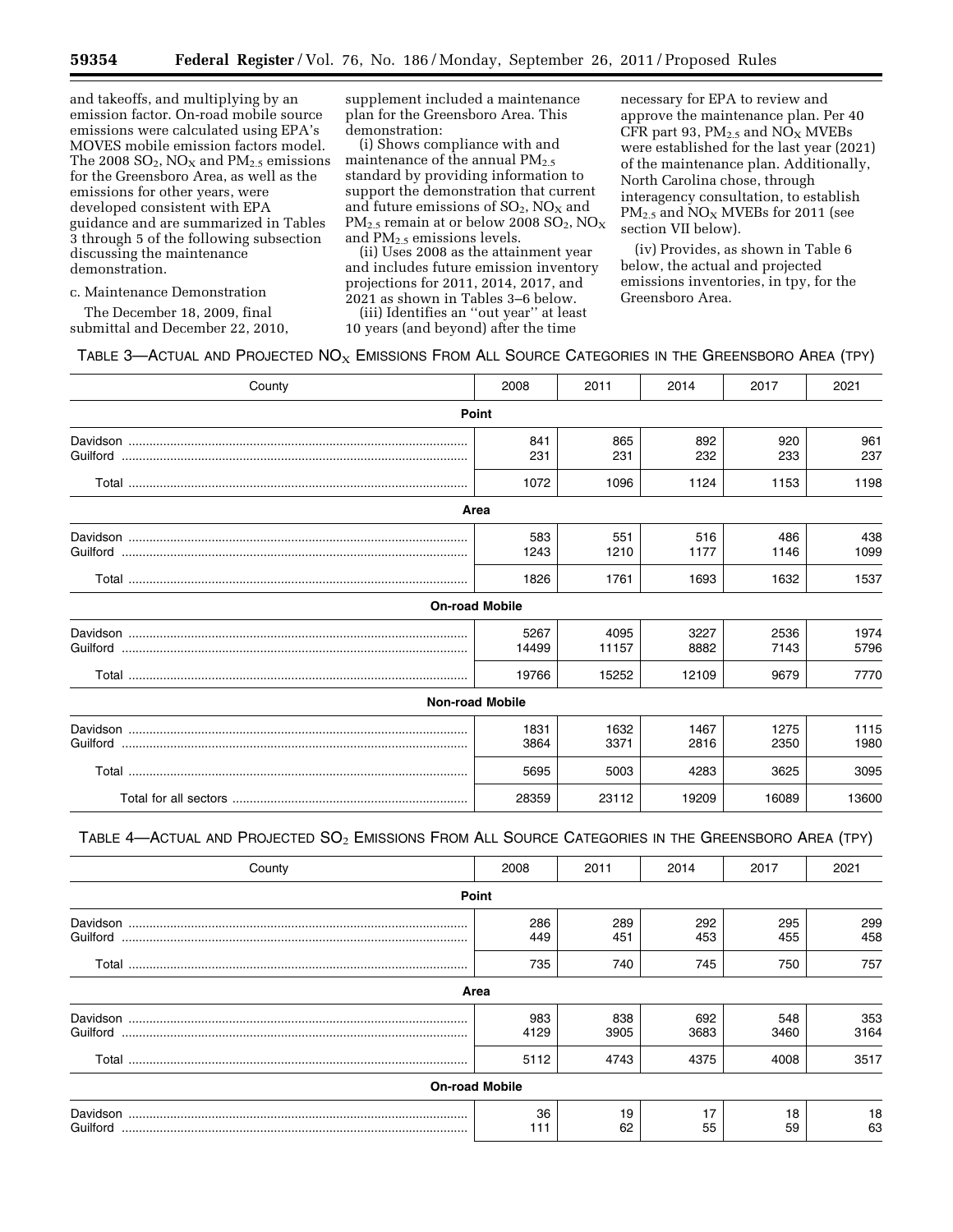TABLE 4—ACTUAL AND PROJECTED SO<sub>2</sub> EMISSIONS FROM ALL SOURCE CATEGORIES IN THE GREENSBORO AREA (TPY)— **Continued** 

| County   | 2008                   | 2011 | 2014 | 2017 | 2021    |
|----------|------------------------|------|------|------|---------|
| Total    | 147                    | 81   | 72   |      | 81      |
|          | <b>Non-road Mobile</b> |      |      |      |         |
| Guilford | 25<br>96               | 51   | 42   | 42   | 2<br>43 |
| Total    | 121                    | 68   | 44   | 44   | 45      |
|          | 6115                   | 5632 | 5236 | 4879 | 4400    |

TABLE 5-ACTUAL AND PROJECTED DIRECT PM<sub>2.5</sub> EMISSIONS FROM ALL SOURCE CATEGORIES IN THE GREENSBORO AREA (TPY)

| County | 2008                   | 2011        | 2014       | 2017       | 2021       |
|--------|------------------------|-------------|------------|------------|------------|
|        | Point                  |             |            |            |            |
|        | 179<br>62              | 178<br>62   | 177<br>62  | 176<br>63  | 175<br>63  |
|        | 241                    | 240         | 239        | 239        | 238        |
|        | Area                   |             |            |            |            |
|        | 1071<br>697            | 1028<br>663 | 979<br>623 | 937<br>590 | 857<br>524 |
|        | 1768                   | 1691        | 1602       | 1527       | 1381       |
|        | <b>On-road Mobile</b>  |             |            |            |            |
|        | 169<br>465             | 121<br>330  | 97<br>272  | 77<br>221  | 60<br>183  |
|        | 634                    | 451         | 369        | 298        | 243        |
|        | <b>Non-road Mobile</b> |             |            |            |            |
|        | 71<br>264              | 67<br>252   | 58<br>220  | 46<br>186  | 40<br>157  |
|        | 335                    | 319         | 278        | 232        | 197        |
|        | 2978                   | 2701        | 2488       | 2296       | 2059       |

TABLE 6—EMISSIONS AND MAINTENANCE SUMMARY FOR THE GREENSBORO PM2.5 NONATTAINMENT AREA

| Year | $NO_{x}$ (tpv) | $SO2$ (tpy) | $PM_{2.5}$ (tpy) |
|------|----------------|-------------|------------------|
| 2008 | 28,359         | 6.115       | 2,978            |
| 2011 | 23.112         | 5.632       | 2.701            |
| 2014 | 19.209         | 5.236       | 2,488            |
| 2017 | 6.089          | 4.879       | 2,296            |
| 2021 | 13.600         | 4.400       | 2,059            |
|      | $-14.759$      | $-1.715$    | -919             |

Tables 3 through 6 summarize the 2008 and future projected emissions of direct  $PM_{2.5}$  and precursors from the counties in the Greensboro Area. In situations where local emissions are the primary contributor to nonattainment, the ambient air quality standard should not be violated in the future as long as emissions from within the

nonattainment area remain at or below the baseline with which attainment was achieved. In the Greensboro Area, however, the preponderance of the nonattainment problem is due to  $SO<sub>2</sub>$ emissions from power plants outside the nonattainment area, but within North Carolina. As shown by the speciation

data in the State's submittal,<sup>9</sup> sulfates are one of the largest contributors to ambient  $PM_{2.5}$  in the Greensboro Area and in the State as a whole, contributing about 30 percent of the total  $PM_{2.5}$  mass. Sulfates are formed through various  $SO<sub>2</sub>$ reactions in the atmosphere. According

<sup>9</sup>SIP submittal figures 2–2 and 4–1.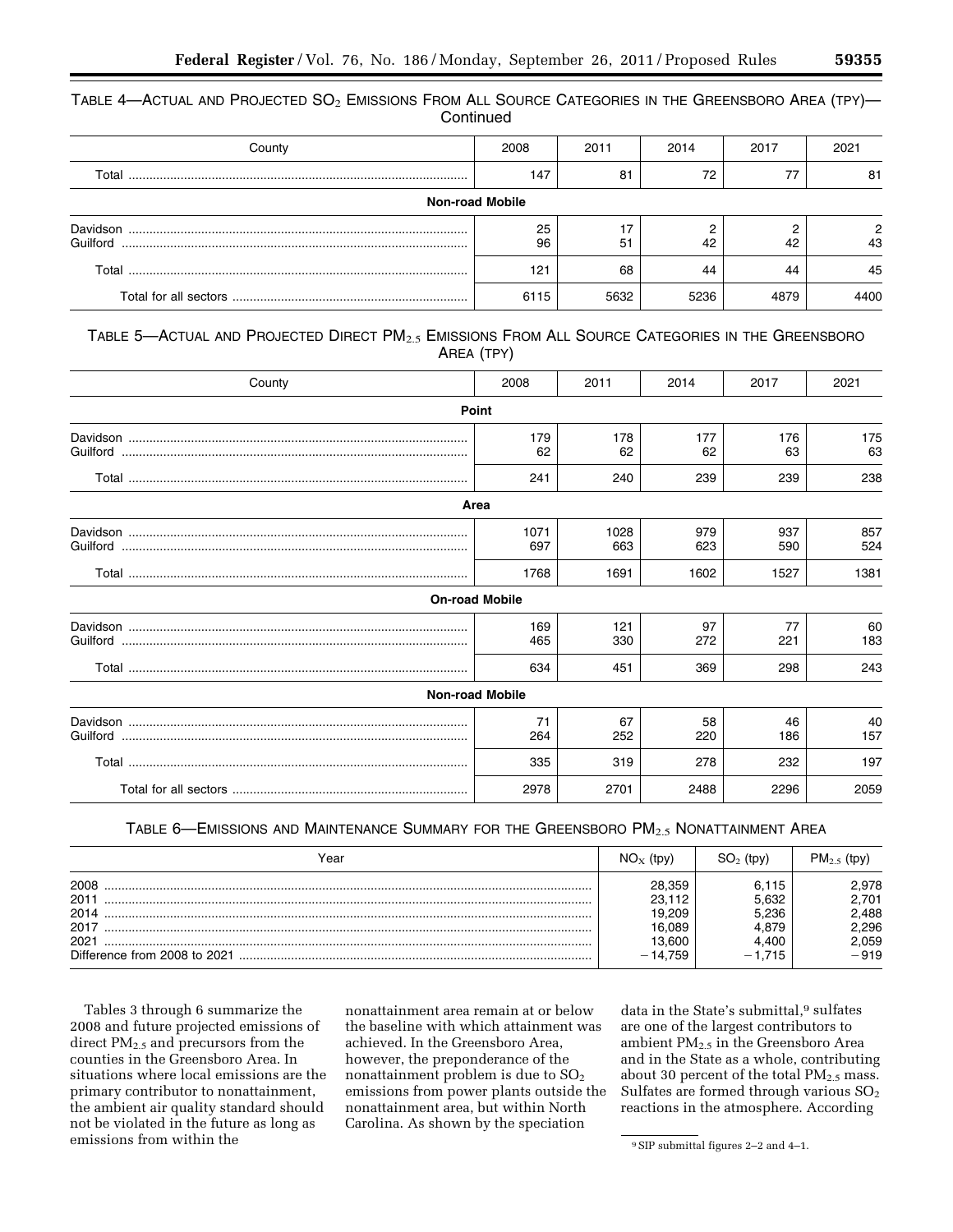to EPA's National Emissions Inventory for 2005 and Clean Air Markets Division acid rain database, over 90 percent of SO2 emissions in North Carolina were from stationary point sources, greater than 80 percent of which were from power plants reporting to the acid rain program.10 Organic carbon, which also contributes about 30 percent of the total PM2.5 mass in the Greensboro Area, is predominately attributed to biogenic emission sources. The next largest contributor in the Greensboro Area is an ''other'' group that is attributed to water, sea salts, and other trace materials and which accounts for about 17 percent of the mass.

Because the most significant sources contributing to ambient PM2.5 levels in the Greensboro Area are utilities located outside the nonattainment area, but within North Carolina, reductions in emissions from these point sources provide the greatest potential for reductions in ambient  $PM_{2.5}$ concentrations. For this reason, the State presented information in its submittal (as discussed above in the section on permanent and enforceable reductions), showing that the NCCSA requires these sources to reduce their emissions by substantial amounts that are more than sufficient for the Greensboro Area to demonstrate attainment and maintenance of the PM<sub>2.5</sub> NAAQS at issue here. EPA has proposed rulemaking action to approve specific provisions of the NCCSA into the North Carolina SIP, and final approval would assure that power plants within North Carolina will remain sufficiently regulated to provide for continued maintenance as required by CAA section 175A.

With regard to emissions generated outside North Carolina which have the potential to impact the Greensboro Area, EPA notes several recent emissions reductions that have occurred or will occur in nearby states. First, On April 14, 2011, EPA announced a settlement with the Tennessee Valley Authority (TVA) to resolve alleged Clean Air Act violations at 11 of its coal-fired plants in Alabama, Kentucky, and Tennessee.11 The settlement will require TVA to invest a TVA estimated \$3 billion to \$5 billion on new and upgraded state-of-the-art pollution

controls. When fully implemented, the pollution controls and other required actions will address 92 percent of TVA's coal-fired power plant capacity, reducing emissions of  $NO<sub>x</sub>$  by 69 percent and SO2 by 67 percent from TVA's 2008 emission levels. The settlement will also significantly reduce particulate matter and carbon dioxide  $(CO<sub>2</sub>)$  emissions. The consent decree also requires that operation of 18 coalfired units at the Johnsonville, John Sevier, and Widows Creek plants be phased out by 2017.

Second, the State of Georgia has recently passed a multi-pollutant rule to reduce  $NO<sub>x</sub>$  and  $SO<sub>2</sub>$  emissions from many of its coal-fired EGUs.12 Third, the consent decrees for Dominion Power<sup>13</sup> and American Electric Power (AEP)14 in the Commonwealth of Virginia require further controls of  $NO<sub>X</sub>$  and  $SO<sub>2</sub>$ emissions at those power plants. On April 21, 2003, the Department of Justice and EPA announced a settlement against Virginia Electric and Power Company (VEPCO a subsidiary of Dominion Resources, Inc.). This settlement requires VEPCO, one of the nation's largest coal-fired electric utilities, to install new pollution control equipment and to upgrade existing controls on several units in its system, thus resulting in substantial air pollution reductions. The settlement covers eight VEPCO plants, six in Virginia and two in West Virginia, comprising twenty electricity-generating units. These eight plants emitted over 350,000 tons of  $SO<sub>2</sub>$  and  $NO<sub>X</sub>$  in 2000. The settlement will reduce these emissions to approximately 86,500 tpy  $SO<sub>2</sub>$  and 26,000 tpy  $NO<sub>X</sub>$ . On October 9, 2007, the United States, along with eight individual states and thirteen citizen groups, announced a settlement agreement with AEP that that mandates emissions reductions at sixteen of AEP's coal-fired power plants (46 units) located in Indiana, Kentucky, Ohio, Virginia, and West Virginia.  $\rm{NO_{X}}$ emissions from subject plants will be reduced by greater than 68 percent by 2016 as compared to 2006 levels. Likewise, by  $2018$   $SO<sub>2</sub>$  emissions will

decrease by greater than 78 percent as compared to 2006 levels.

Finally, EPA has recently finalized the CSAPR to regulate interstate transport of power plant emissions. EPA's modeling for the final rule indicates that the Greensboro Area would maintain the NAAQS into the future in the absence of the rule. The 2012 base case run, which simulates air quality without CAIR and without a transport rule, assumes a 4 million ton increase in  $SO<sub>2</sub>$  regionally. A 2014 base case run also assumes no CAIR, but does include additional enforceable controls that are required to occur between 2012 and 2014. Based on these modeling assessments, PM2.5 concentrations in the Greensboro Area are still projected to decrease to  $13.5 \text{ µg/m}^3$  in 2012 and 13.1  $\mu$ g/m<sup>3</sup> in 2014. Though not necessary for demonstrating attainment and maintenance in the Greensboro Area, the final CSAPR will result in additional reductions of  $NO<sub>x</sub>$  and  $SO<sub>2</sub>$ emissions that cross state lines. EPA estimates that by 2014, power plants in the covered states will reduce annual emissions of  $SO<sub>2</sub>$  by about 2.2 million tons beyond what would have been achieved at that time under CAIR. By 2014, we estimate that  $NO<sub>x</sub>$  emissions in covered states will be about 500,000 tons lower than emissions would have been under CAIR.

Based on the analysis described above, EPA has concluded that impacts on air quality from emissions transported across State lines have been adequately addressed for the Greensboro Area and that the Greensboro Area will maintain the annual  $PM<sub>2.5</sub>$  standard through 2021. Furthermore, the final CSAPR mandates even greater reductions than have already occurred and, more importantly, any reductions in PM2.5 in the Greensboro Area from the final CSAPR will be in excess of those needed to maintain the Annual PM2.5 NAAQS.

A maintenance plan requires the State to show that projected future year emissions will not exceed the level of emissions which led the Area to attain the NAAQS. North Carolina has projected emissions as described previously and determined that emissions in the Greensboro Area will remain below those in the attainment year inventory until 2021.

As discussed further in section VII of this proposed rulemaking, a safety margin is the difference between the attainment level of emissions (from all sources) and the projected level of emissions (from all sources) in the maintenance plan. The attainment level of emissions is the level of emissions during one of the years in which the

<sup>10</sup>EPA's National Emissions Inventory data is available on the Web site: *[http://www.epa.gov/ttn/](http://www.epa.gov/ttn/chief/eiinformation.html)  [chief/eiinformation.html](http://www.epa.gov/ttn/chief/eiinformation.html)*. The acid rain database can be accessed on EPA's Clean Air Markets Division Web site: *<http://www.epa.gov/airmarkets/>* .

<sup>11</sup>*Alabama et al.* v. *TVA,* No. 3:11–CV–00170, (E.D. TN 2011) (Consent Decree), available at *[http://www.epa.gov/compliance/resources/decrees/](http://www.epa.gov/compliance/resources/decrees/civil/caa/tvacoal-fired-cd.pdf)  [civil/caa/tvacoal-fired-cd.pdf.](http://www.epa.gov/compliance/resources/decrees/civil/caa/tvacoal-fired-cd.pdf)* 

<sup>12</sup> Georgia Rule 391–3–1–.02(2)(uuu), ''SO<sup>2</sup> Emissions from Electric Utility Steam Generating Units,'' was first adopted by the Georgia Board of Natural Resources January 28, 2009, with an amendment adopted June 24, 2009.

<sup>13</sup>*U.S. et al* v. *Va. Elec. & Power Co.,* No. 1:03– cv–00517–LMB (E.D. Va. 2003) (Consent Decree), available at *[http://www.epa.gov/compliance/](http://www.epa.gov/compliance/resources/decrees/civil/caa/vepcocd.pdf)  [resources/decrees/civil/caa/vepcocd.pdf](http://www.epa.gov/compliance/resources/decrees/civil/caa/vepcocd.pdf)*.

<sup>14</sup>*U.S. et al* v. *American Elec. Power Serv. Corp.,*  No C2–99–1250 (E.D. Ohio 2007) (Consent Decree), available at *[http://www.epa.gov/compliance/](http://www.epa.gov/compliance/resources/decrees/civil/caa/americanelectricpower-cd.pdf)  [resources/decrees/civil/caa/americanelectricpower](http://www.epa.gov/compliance/resources/decrees/civil/caa/americanelectricpower-cd.pdf)[cd.pdf](http://www.epa.gov/compliance/resources/decrees/civil/caa/americanelectricpower-cd.pdf)*.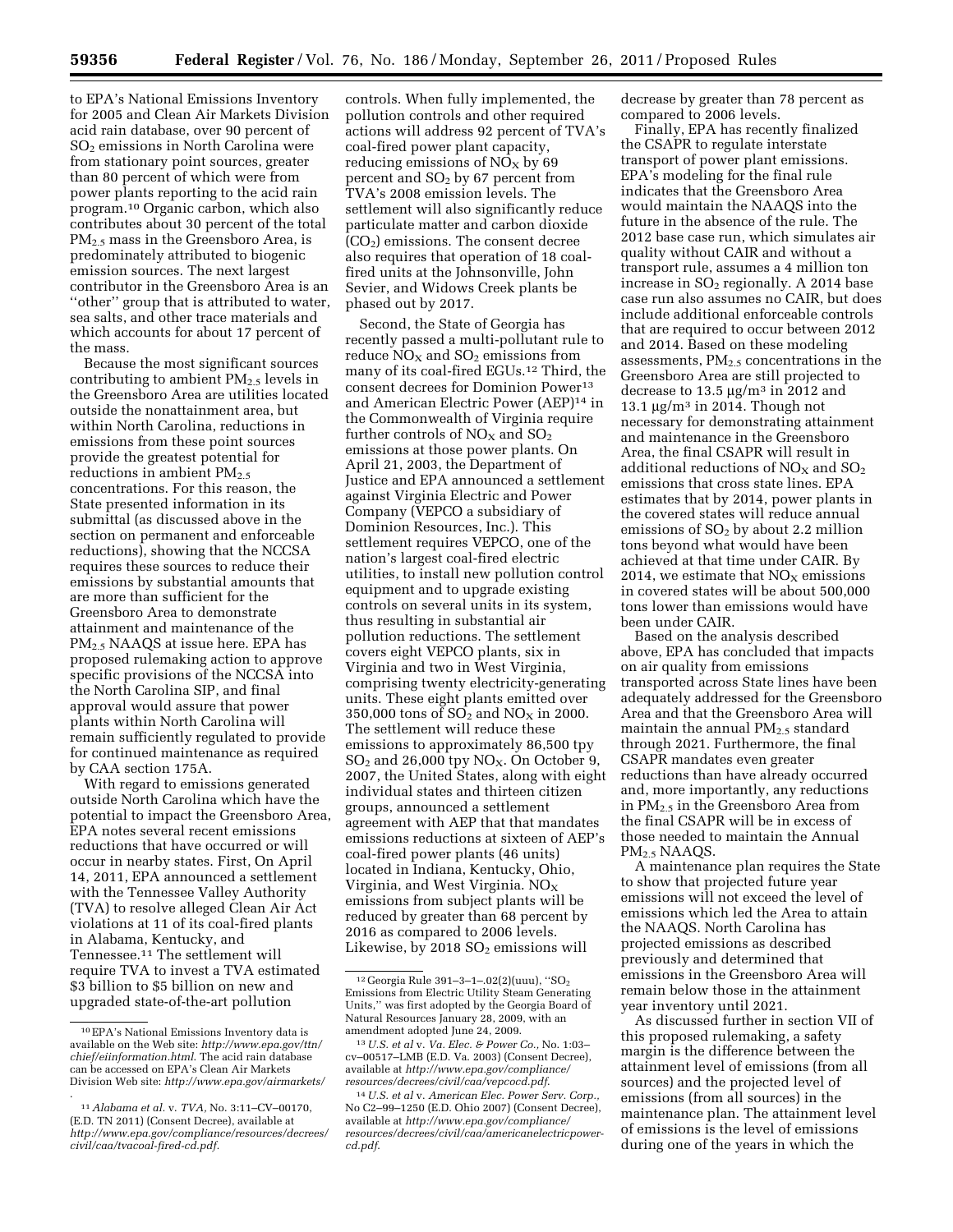Area met the NAAQS. North Carolina has decided to allocate a portion of the available safety margin to the Area's  $PM_{2.5}$  and  $NO<sub>X</sub>$  MVEBs for 2011 and 2021 for the Greensboro Area and has calculated the safety margin in its submittal. Specifically, a total of 1,383,638 kg/year (1,525 tpy) 15 and 1,409,764 kg/year (1,554 tpy) of the available  $NO<sub>x</sub>$  safety margins are allocated to the 2011 and 2021 MVEB, respectively. For  $PM_{2.5}$ , a total of 166,014 kg/year (183 tpy) and 354,708 kg/year (391 tpy) of the 2011 and 2010 safety margins were added to the Greensboro MVEBs. The remaining safety margins for  $NO<sub>x</sub>$  are 3,722 tpy and 13,205 tpy for 2011 and 2021, respectively. The remaining safety margins for PM2.5 are 94 tpy and 528 tpy for 2011 and 2021, respectively. This allocation and the resulting available safety margin for the Greensboro Area are discussed further in section VII of this proposed rulemaking.

#### d. Monitoring Network

There are currently three monitors measuring  $PM<sub>2.5</sub>$  in the Greensboro Area. The State of North Carolina, through DAQ, has committed to continue operation of the monitors in the Greensboro Area in compliance with 40 CFR part 58 and have thus addressed the requirement for monitoring. EPA approved North Carolina's 2010 monitoring plan on September 22, 2010.

#### e. Verification of Continued Attainment

The State of North Carolina, through DAQ, has the legal authority to enforce and implement the requirements of the Greensboro Area 1997 Annual  $PM_{2.5}$ Maintenance plan. This includes the authority to adopt, implement and enforce any subsequent emissions control contingency measures determined to be necessary to correct future  $PM_{2.5}$  attainment problems.

DAQ will track the progress of the maintenance plan by performing future reviews of triennial emission inventories for the Greensboro Area using the latest emissions factors, models and methodologies. For these periodic inventories, DAQ will review the assumptions made for the purpose of the maintenance demonstration concerning projected growth of activity levels. If any of these assumptions appear to have changed substantially, the DAQ will re-project emissions for the Greensboro Area.

f. Contingency Measures in the Maintenance Plan

The contingency measures are designed to promptly correct a violation of the NAAQS that occurs after redesignation. Section 175A of the CAA requires that a maintenance plan include such contingency measures as EPA deems necessary to assure that the State will promptly correct a violation of the NAAQS that occurs after redesignation. The maintenance plan should identify the contingency measures to be adopted, a schedule and procedure for adoption and implementation, and a time limit for action by the State. A State should also identify specific indicators to be used to determine when the contingency measures need to be implemented. The maintenance plan must include a requirement that a State will implement all measures with respect to control of the pollutant that were contained in the SIP before redesignation of the area to attainment in accordance with section 175A(d).

In the December 18, 2009, submittal, North Carolina affirms that all programs instituted by the State and EPA for PM control will remain enforceable and that sources are prohibited from reducing emissions controls following the redesignation of the Area. The contingency plan included in the December 18, 2009, submittal includes a 3-step triggering mechanism to determine when contingency measures are needed and a process of developing and implementing appropriate control measures. The secondary and tertiary triggers are pre-violation triggers and thus activation does not necessarily mean a violation of the actual annual PM<sub>2.5</sub> NAAQS has occurred or will occur. The pre-violation triggers allow the State to begin evaluating the causes of increased ambient  $PM<sub>2.5</sub>$ concentrations and take corrective action to prevent a future violation. In the contingency plan, North Carolina has committed to taking action on the activation of a primary or secondary trigger. These triggers and the actions resulting from them are discussed more fully below.

The primary trigger will occur when the certified 3-year average of the average annual ambient concentration is greater than 15.0  $\mu$ g/m<sup>3</sup> at any monitor in the maintenance area. The resulting trigger date will be 60 days after the date that the State observes an annual average concentration that, when averaged with the previous two annual average  $PM_{2.5}$  concentrations, would result in a 3-year design value greater than 15.0  $\mu$ g/m<sup>3</sup>. North Carolina has

identified a secondary warning trigger to occur when the State finds that the rolling twelve-quarter average monitored PM2.5 levels exceed the PM2.5 NAAQS in the Greensboro Area (noncalendar year basis). The trigger date will be 60 days from the date that the State observes that the rolling 12-quarter average is greater than  $15.0 \mu g/m<sup>3</sup>$ . A tertiary (third type of) trigger will be activated when a monitor in the Greensboro Area has an annual average greater than 15.0  $\mu$ g/m<sup>3</sup>. In addition to the triggers indicated above, North Carolina will track regional emissions submitted annually for large sources or every three years for other sources through the Consolidated Emissions Reporting Rule and Air Emissions Reporting Rule and compare them to the projected inventories and attainment year inventory. North Carolina commits to review theses emissions inventories and evaluate assumptions made to project emissions in the maintenance plan to determine if unexpected growth in  $NO<sub>X</sub>$ ,  $SO<sub>2</sub>$  or  $PM<sub>2.5</sub>$  in the Area will jeopardize maintenance of the 1997 Annual PM<sub>2.5</sub> NAAQS.

Once a primary or secondary trigger is activated, DAQ will commence analysis, including trajectory analysis, and emissions inventory assessment to determine emission control measures that will be required to attain or maintain the 1997 Annual  $PM_{2.5}$ NAAQS. PM<sub>2.5</sub> speciation data from the speciation trends network monitors will also be reviewed to help determine which control measures would be most effective. If it is determined that the violation or exceedance of the  $PM_{2.5}$ NAAQS is due to sources outside of North Carolina, then DAQ will consult with EPA on its findings and determinations on what contingency measures will be implemented to reduce emissions. If EPA and DAQ agree that the violation or exceedance was due to sources outside of North Carolina, DAQ will consult with regulatory authorities from contributing up-wind sources to determine additional actions to be implemented.16

If DAQ determines that a violation or exceedance occurred due to sources within North Carolina, then by November 1 of the year following the year which caused the primary or secondary trigger activation, the State

<sup>15</sup>Conversion factor from grams to tons = 907,185 grams per ton.

<sup>16</sup> In a letter dated May 20, 2011, North Carolina provided additional clarification on the timing and content of their contingency plan. In the letter, North Carolina clarified that it is there intent to take corrective measures to address a violation of the 1997 Annual PM<sub>2.5</sub> NAAQS within 18-24 months of the violation. This letter is available in the docket EPA–R04–OAR–2009–1011 on the *[http://](http://www.regulations.gov) [www.regulations.gov](http://www.regulations.gov)* Web site.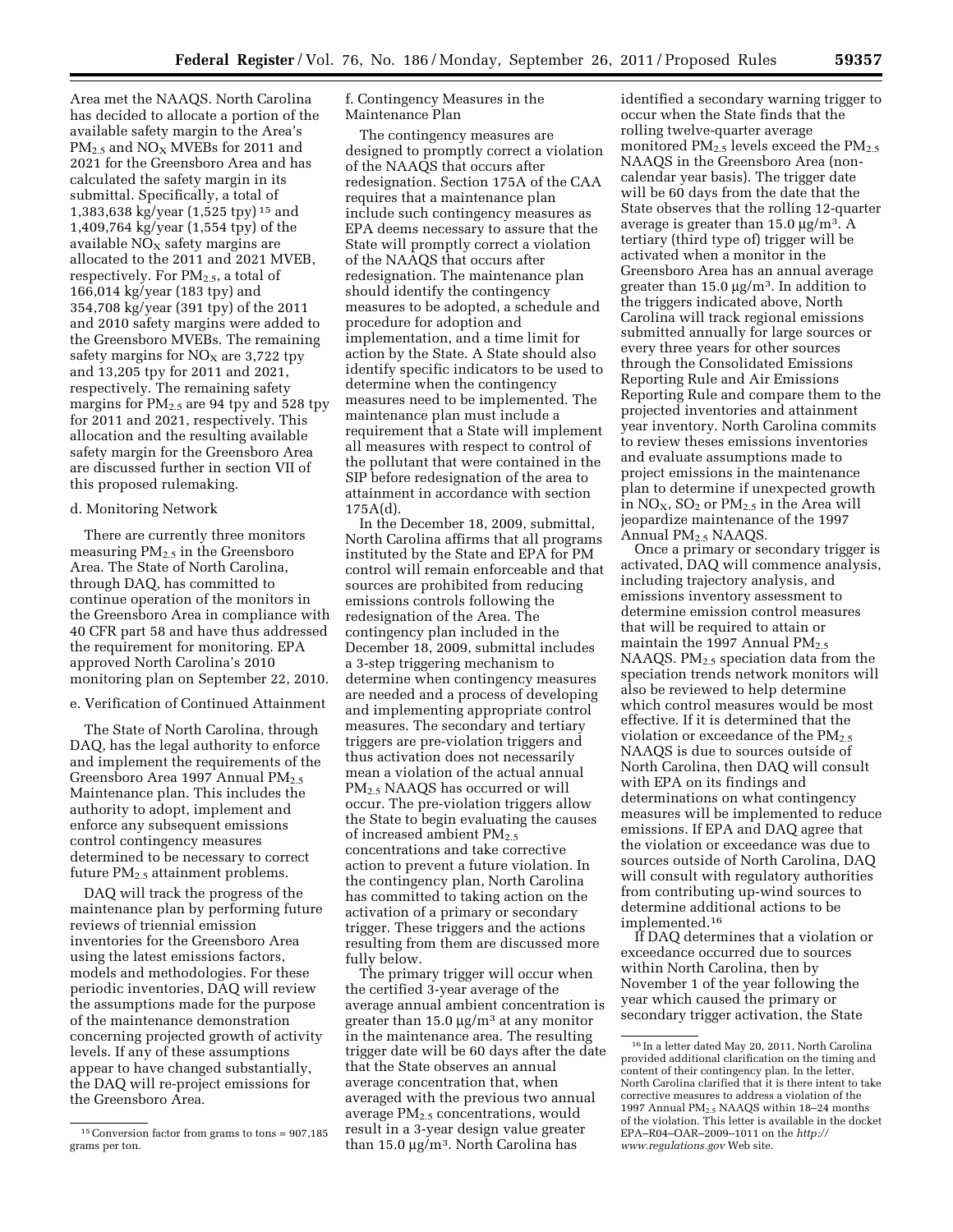will complete sufficient analysis to begin adoption of necessary rules for ensuring attainment and maintenance of the annual PM2.5 NAAQS. If the rules are still needed, they would become State effective within 7 months after the November 1 analysis (by the following July 1), unless legislative review is required. Each adopted rule will include a schedule that will require compliance with the rule no later than 2 years after adoption of the rule.

At least one of the following contingency measures will be adopted and implemented upon a primary or secondary triggering event:

• Continued implementation of previously adopted controls (NCCSA and diesel retrofits) which have not yet been realized but are sufficient to address the violation (and in excess of emissions reductions considered for maintenance);

• Reasonably Available Control Technology on stationary sources in the Greensboro Area;

• Diesel inspection and maintenance program; 17

• Implementation of diesel retrofit programs, including incentives for performing retrofits;

• Additional controls in upwind areas within North Carolina.

When a tertiary trigger is activated, DAQ will commence analyses including meteorological evaluation, trajectory analyses, and emissions inventory assessment to understand why an annual exceedance of the standard has occurred. DAQ will work with the local air awareness program and develop an outreach plan to identify any additional voluntary measures that can be implemented and implement the plan during the following summer.

As designed, a tertiary trigger will always occur before a primary trigger because it is based on an annual average, whereas the primary trigger is based on an average of three consecutive annual averages. This means DAQ will commence analyzing the cause of higher ambient PM2.5 levels in the Area well before an actual NAAQS violation occurs. Further, a secondary trigger is likely to occur before a primary trigger

because it is determined at the end of each calendar quarter based on a rolling 12-quarter average. This means that if the Area were to experience a NAAQS violation, DAQ will have likely already commenced the process for adoption of control measures as described above. EPA is now making the preliminary determination that the contingency measures outlined above in North Carolina's contingency plan are adequate and ensure that the State will promptly correct any future violation of the 1997 Annual  $PM<sub>2.5</sub> NAAQS$  in the Greensboro Area.

EPA has concluded that the maintenance plan adequately addresses the five basic components of a maintenance plan: Attainment inventory, maintenance demonstration, monitoring network, verification of continued attainment, and a contingency plan. Provided that EPA takes final rulemaking to approve the NCCSA, the maintenance plan SIP revision submitted by the State of North Carolina for the Greensboro Area meets the requirements of section 175A of the CAA and is approvable.

#### **VII. What is EPA's analysis of North Carolina's proposed PM**2.5 **and NO**X **MVEBs for the Greensboro area?**

Under section 176(c) of the CAA, new transportation plans, programs, and projects, such as the construction of new highways, must ''conform'' to (*i.e.,*  be consistent with) the part of the state's air quality plan that addresses pollution from cars and trucks. Conformity to the SIP means that transportation activities will not cause new air quality violations, worsen existing violations, or delay timely attainment of the NAAQS or any interim milestones. If a transportation plan does not conform, most new projects that would expand the capacity of roadways cannot go forward. Regulations at 40 CFR part 93 set forth EPA policy, criteria, and procedures for demonstrating and assuring conformity of such transportation activities to a SIP. The regional emissions analysis is one, but not the only, requirement for implementing transportation conformity. Transportation conformity is a requirement for nonattainment and maintenance areas. Maintenance areas are areas that were previously nonattainment for a particular NAAQS but have since been redesignated to attainment with an approved maintenance plan for that NAAQS.

Under the CAA, states are required to submit, at various times, control strategy SIPs and maintenance plans for nonattainment areas. These control strategy SIPs (including RFP and

attainment demonstration) and maintenance plans create MVEBs for criteria pollutants and/or their precursors to address pollution from cars and trucks. Per 40 CFR part 93, a MVEB must be established for the last year of the maintenance plan. A state may adopt MVEBs for other years as well. The MVEB is the portion of the total allowable emissions in the maintenance demonstration that is allocated to highway and transit vehicle use and emissions. *See* 40 CFR 93.101. The MVEB serves as a ceiling on emissions from an area's planned transportation system. The MVEB concept is further explained in the preamble to the November 24, 1993, Transportation Conformity Rule (58 FR 62188). The preamble also describes how to establish the MVEB in the SIP and how to revise the MVEB.

After interagency consultation with the transportation partners for the Greensboro Area, North Carolina has elected to develop separate MVEBs for  $PM_{2.5}$  and  $NO<sub>X</sub>$  for each of the two counties in the Greensboro Area. North Carolina developed these MVEBs, as required, for the last year of its maintenance plan—2021. Additionally, the State of North Carolina has elected to develop MVEBs for the year 2011. The MVEBs reflect the total on-road emissions for 2011 and 2021, plus a safety margin that is based on an allocation from the available PM2.5 and NO<sub>X</sub> safety margin. Under 40 CFR 93.101, the safety margin is the difference between the emissions level needed for attainment (from all sources) and the projected level of emissions (from all sources) in the maintenance plan. The safety margin can be allocated to the transportation sector, however, the total emissions must remain below the attainment level. These MVEBs and allocation from the safety margin were developed in consultation with the transportation partners and were calculated to account for uncertainties in population growth, changes in modeled vehicle miles traveled and new emission factor models. The  $PM_{2.5}$  and NOX MVEBs for both Davison and Guilford Counties in the Greensboro Area are defined in Tables 7 and 8 below.

# TABLE 7—DAVIDSON COUNTY MVEBS (KG/YEAR)

|                             | 2011      | 2021      |
|-----------------------------|-----------|-----------|
| $NOx$ Emissions (kg/year)   |           |           |
| On-road Mobile<br>Emissions | 3.714.921 | 1.790.782 |

<sup>17</sup>At this time, there is not an approved method for determining emission reductions from a Diesel Inspection and Maintenance program. Therefore, there is no technical basis to award emission credits for a heavy duty diesel inspection and maintenance program in the SIP. However, we do not want to preclude future technical changes that may make awarding such emission credits possible. If it is necessary to implement contingency measures for this area, North Carolina, in coordination with EPA, will evaluate the feasibility of this program as a contingency measure at that time. If a technical basis for emission credits is not available, other contingency measures will need to be implemented.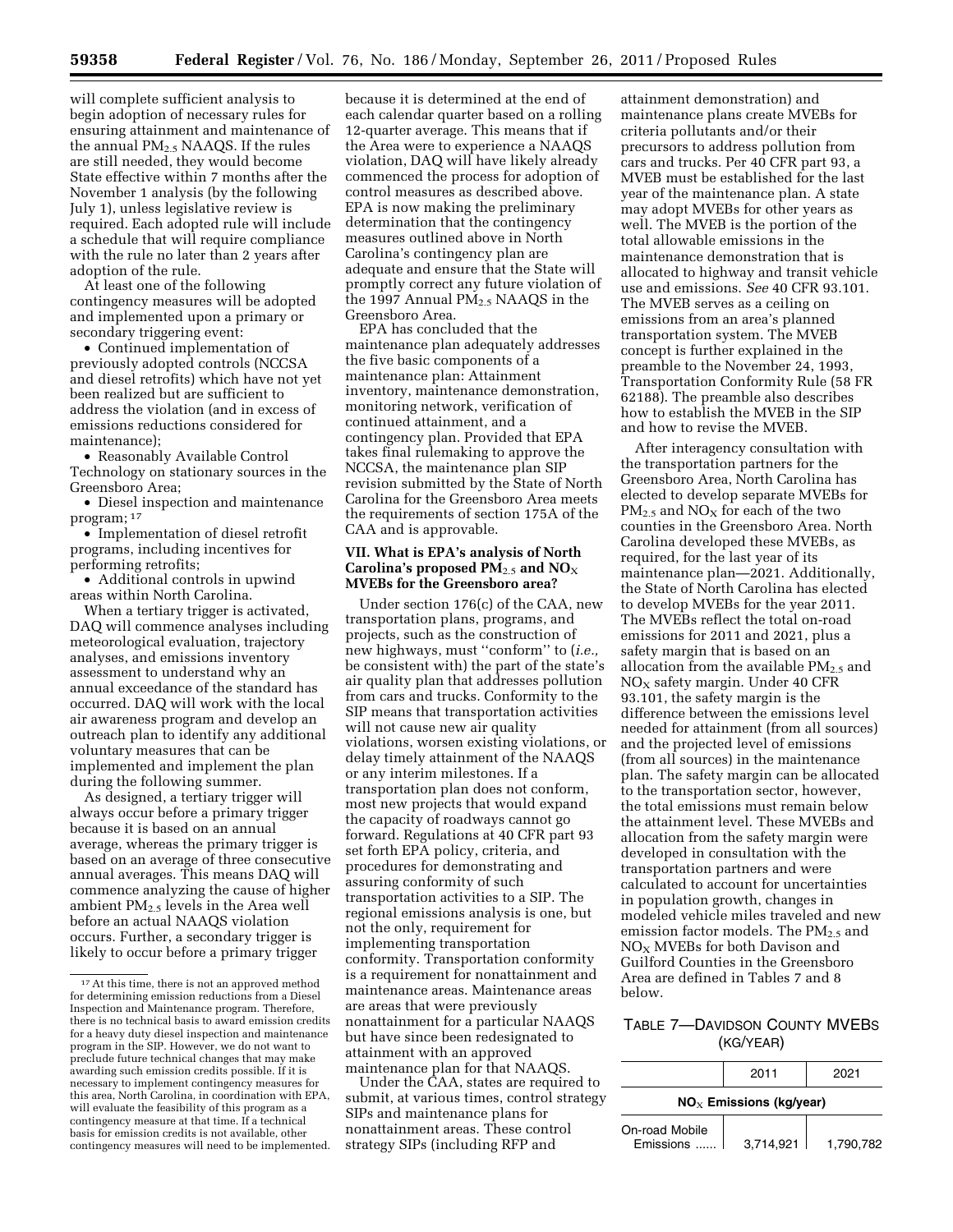## TABLE 7—DAVIDSON COUNTY MVEBS (KG/YEAR)—Continued

|                               | 2011      | 2021      |
|-------------------------------|-----------|-----------|
| Safety Margin<br>Allocated to |           |           |
| $MVEB$<br>$N_X$ Conformity    | 371,492   | 358.156   |
| MVFR                          | 4,086,413 | 2,148,938 |

#### **PM**2.5 **Emissions (kg/year)**

| On-road Mobile<br>Emissions | 109,769 | 54,431  |
|-----------------------------|---------|---------|
| Safety Margin               |         |         |
| Allocated to                |         |         |
| <b>MVER</b>                 | 43,544  | 98.882  |
| $PM_{2.5}$ Conformity       |         |         |
| <b>MVER</b>                 | 153.313 | 153.313 |
|                             |         |         |

TABLE 8—GUILFORD COUNTY MVEBS (KG/YEAR)

|                                                 | 2011                           | 2021      |
|-------------------------------------------------|--------------------------------|-----------|
|                                                 | $NOx$ Emissions (kg/year)      |           |
| On-road Mobile<br>Emissions<br>Safety Margin    | 10,121,459                     | 5,258,042 |
| Allocated to<br><b>MVEB</b><br>$NOx$ Conformity | 1.012,146                      | 1.051,608 |
| <b>MVEB</b>                                     | 11,133,605                     | 6,309,650 |
|                                                 | $PM_{2.5}$ Emissions (kg/year) |           |
| On-road Mobile<br>Emissions<br>Safety Margin    | 299,371                        | 166,015   |
| Allocated to<br>MVEB                            | 122,470                        | 255,826   |

MVEB ............ 421,841 421,841

PM2.5 Conformity

As mentioned above, the Greensboro Area has chosen to allocate a portion of the available safety margin to the  $PM_{2.5}$ and  $NO<sub>X</sub>$  MVEBs for the years 2011 and 2021. A total of 1,383,638 kg/year (1,525 tpy) and 1,409,764 kg/year (1,554 tpy) of the available  $NO<sub>x</sub>$  safety margins are allocated to the 2011 and 2021 MVEB, respectively. For  $PM_{2.5}$ , a total of 166,014 kg/year (183 tpy) and 354,708 kg/year (391 tpy) of the 2011 and 2021 safety margins are added to the Greensboro MVEBs. Thus, the remaining safety margins in 2011 and 2021 for  $PM<sub>2.5</sub>$  are 94 tpy and 528 tpy, respectively. For  $NO<sub>X</sub>$ , the remaining 2011 and 2021 safety margins are 3,722 tpy and 13,205 tpy, respectively.

Through this rulemaking, EPA is proposing to approve the MVEBs for  $PM_{2.5}$  and  $NO<sub>X</sub>$  for 2011 and 2021, including the allocation from the PM<sub>2.5</sub> and  $NO<sub>x</sub>$  safety margins, for the Greensboro Area because EPA has made the preliminary determination that the Area maintains the 1997 Annual  $PM_{2.5}$ 

NAAQS with the emissions at the levels of the budgets. Once the MVEBs for Davidson and Guilford Counties in the Greensboro Area are approved or found adequate (whichever is completed first), they must be used for future conformity determinations and the metropolitan planning organizations must use the MOVES model in future  $PM_{2.5}$ conformity determinations for their long-range transportation plans and transportation improvement programs. After thorough review, EPA has determined that the budgets meet the adequacy criteria, as outlined in 40 CFR 93.118(e)(4), and is proposing to approve the budgets because they are consistent with maintenance of the Annual PM2.5 NAAQS through 2021.

# **VIII. What is the status of EPA's adequacy determination for the proposed PM**2.5 **and NO**X **MVEBs for 2011 and 2021 for the Greensboro area?**

When reviewing submitted ''control strategy'' SIPs or maintenance plans containing MVEBs, EPA may affirmatively find the MVEB contained therein adequate for use in determining transportation conformity. Once EPA affirmatively finds the submitted MVEB is adequate for transportation conformity purposes, that MVEB must be used by state and Federal agencies in determining whether proposed transportation projects conform to the SIP as required by section 176(c) of the CAA.

EPA's substantive criteria for determining adequacy of a MVEB are set out in 40 CFR 93.118(e)(4). The process for determining adequacy consists of three basic steps: Public notification of a SIP submission, a public comment period, and EPA's adequacy determination. This process for determining the adequacy of submitted MVEBs for transportation conformity purposes was initially outlined in EPA's May 14, 1999, guidance, ''Conformity Guidance on Implementation of March 2, 1999, Conformity Court Decision.'' EPA adopted regulations to codify the adequacy process in the Transportation Conformity Rule Amendments for the ''New 8-Hour Ozone and PM2.5 National Ambient Air Quality Standards and Miscellaneous Revisions for Existing Areas; Transportation Conformity Rule Amendments—Response to Court Decision and Additional Rule Change,'' on July 1, 2004 (69 FR 40004). Additional information on the adequacy process for transportation conformity purposes is available in the proposed rule entitled, ''Transportation Conformity Rule Amendments: Response to Court Decision and

Additional Rule Changes,'' 68 FR 38974, 38984 (June 30, 2003).

As discussed earlier, North Carolina's maintenance plan submission includes  $PM_{2.5}$  and  $NO_X$  MVEBs for both counties that comprise the Greensboro Area for the years 2011 and 2021. EPA reviewed both the  $PM_{2.5}$  and  $NO_X$  MVEBs through the adequacy process. The North Carolina SIP submission, including the Greensboro Area  $PM_{2.5}$  and  $NO_X$ MVEBs, was open for public comment on EPA's adequacy Web site on November 23, 2010, found at: *[http://](http://www.epa.gov/otaq/stateresources/transconf/currsips.htm)  [www.epa.gov/otaq/stateresources/](http://www.epa.gov/otaq/stateresources/transconf/currsips.htm)  [transconf/currsips.htm.](http://www.epa.gov/otaq/stateresources/transconf/currsips.htm)* The EPA public comment period on adequacy of the PM<sub>2.5</sub> and NO<sub>X</sub> MVEBs for 2011 and 2021 for Greensboro Area closed on December 23, 2010. EPA did not receive any comments on the adequacy of the MVEBs, nor did EPA receive any requests for the SIP submittal.

In a letter sent on February 2, 2011, EPA notified North Carolina DAQ that the MOVES based sub-area 2011 and 2021 MVEBs for the Greensboro Area were determined to be adequate for transportation conformity purposes. On May 2, 2011, EPA published its adequacy notice in the **Federal Register**  (76 FR 24472). When EPA finds the 2011 and 2021 MVEBs adequate or approves them, the new MVEBs for PM<sub>2.5</sub> and NO<sub>X</sub> must be used for future transportation conformity determinations. For required regional emissions analysis years prior to 2011, the applicable budgets are the 2009 MVEBs from the attainment demonstration, which have already been found adequate through another action. (75 FR 9204 and 75 FR 26751). For required regional emissions analysis years that involve 2011–2020, the applicable budgets will be the new 2011 MVEBs. For required regional emissions analysis years that involve 2021 or beyond, the applicable budgets will be the new 2021 MVEBs. The 2011 and 2021 MVEBs are defined in section VII of this proposed rulemaking.

# **IX. What is EPA's analysis of the proposed 2008 base year emissions inventory for the Greensboro area?**

As discussed in section VI above, section 172(c)(3) of the CAA requires areas to submit a comprehensive, accurate and current emissions inventory. As part of North Carolina's request to redesignate the Greensboro Area, the State submitted a 2008 base year emissions inventory to meet this requirement. Emissions contained in the submittal cover the general source categories of point sources, area sources, on-road mobile sources, and non-road mobile sources. All emission summaries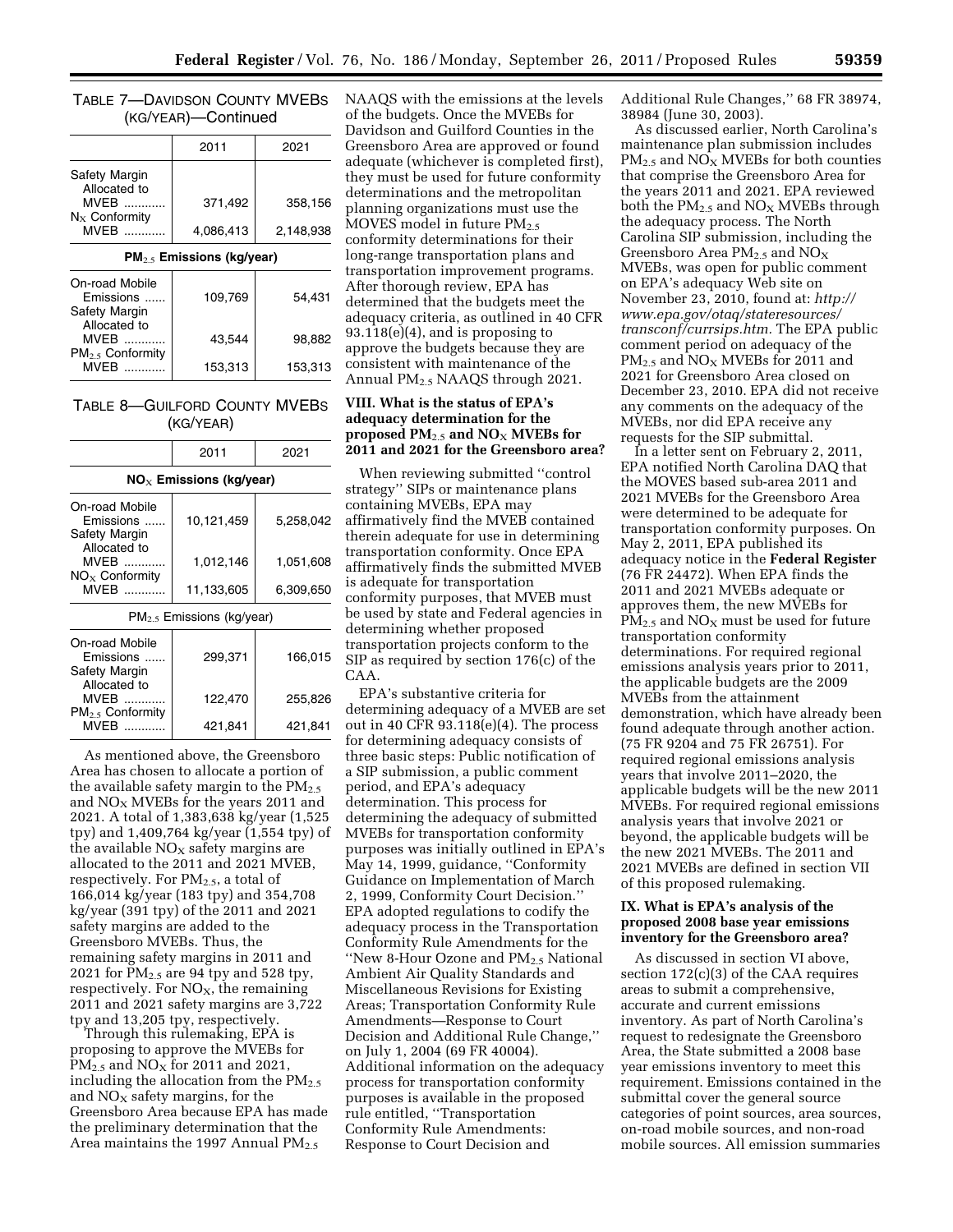were accompanied by source-specific descriptions of emission calculation procedures and sources of input data. On December 22, 2010, DAQ provided EPA with a supplemental SIP revision to update the on-road mobile emissions by replacing the on-road mobile emissions that were prepared with MOBILE6.2 with on-road emissions that were prepared using the new MOVES emissions model. North Carolina's submittal documents 2008 emissions in

the Greensboro Area in units of tpy. Table 9 below provides a summary of the 2008 emissions of direct  $PM_{2.5}$ , NO<sub>X</sub>, and SO2 for the Greensboro Area. For emissions in other years, refer to Tables 3 through 5.

TABLE 9—GREENSBORO AREA 2008 EMISSIONS FOR  $PM_{2.5}$ ,  $NO_{X}$ , and  $SO_2$  (tpy [percent total])

| Source | $PM_{2.5}$                                            | $NO_{x}$                                                    | SO <sub>2</sub>                                        |
|--------|-------------------------------------------------------|-------------------------------------------------------------|--------------------------------------------------------|
|        | 241 [8.1]<br>1,768 [59.4]<br>634 [21.3]<br>335 [11.2] | 1,072 [3.8]<br>1,826 [6.4]<br>19,766 [69.7]<br>5,695 [20.1] | 735 [12.0]<br>$5,112$ [83.6]<br>147 [2.4]<br>121 [2.0] |
|        | 2.978                                                 | 28.359                                                      | 6.115                                                  |

In today's notice, EPA is proposing to approve this 2008 base year inventory as meeting the section 172(c)(3) emissions inventory requirement.

## **X. Proposed Actions on the Redesignation Request and Maintenance Plan SIP Revisions Including Approval of the PM**2.5 **and NO**X **MVEBs for 2011 and 2021 for the Greensboro Area**

EPA previously determined that the Greensboro Area was attaining the 1997 PM2.5 NAAQS on January 4, 2010, at 75 FR 54. EPA is now taking four separate but related actions regarding the Area's redesignation and maintenance of the 1997 Annual PM<sub>2.5</sub> NAAQS. Three of the actions are discussed in this section and the fourth is discussed in the next section.

First, EPA is proposing to determine, based on complete, quality-assured and certified monitoring data for the 2007– 2009 monitoring period, and after review of preliminary data in AQS for 2008–2010, that the Greensboro Area continues to attain the 1997 Annual PM2.5 NAAQS. Provided that EPA takes final action to approve the NCSSA and, under section 172(c)(3), the 2008 base emissions inventory, EPA is proposing to determine that the Greensboro Area has met the criteria under CAA section  $107(d)(3)(E)$  for redesignation from nonattainment to attainment for the 1997 Annual PM<sub>2.5</sub> NAAQS. On this basis, EPA is proposing to approve North Carolina's redesignation request for the Greensboro Area.

Second, EPA is proposing to approve North Carolina's 2008 emissions inventory for the Greensboro Area (under section CAA 172(c)(3)). North Carolina selected 2008 as the attainment emissions inventory year for the Greensboro Area. This attainment inventory identifies a level of emissions in the Area that is sufficient to attain the 1997 Annual PM2.5 NAAQS and also is

a current, comprehensive inventory that meets the requirements of section 172(c)(3).

Third, subject to final approval of the NCCSA rules, EPA is proposing to approve the maintenance plan for the Greensboro Area, including the  $PM_{2.5}$ and  $NO<sub>X</sub>$  MVEBs for 2011 and 2021 submitted by North Carolina for the Greensboro Area, as meeting the requirements of section 175A of the CAA. The maintenance plan demonstrates that the Area will continue to maintain the 1997 Annual PM2.5 NAAQS, and the budgets meet all of the adequacy criteria contained in 40 CFR  $93.118(e)(4)$  and  $(5)$ . Further, as part of today's action, EPA is describing the status of its adequacy determination for the  $PM_{2.5}$  and  $NO_X$  MVEBs for 2011 and 2021 in accordance with 40 CFR 93.118(f)(1). On May 2, 2011, EPA published its adequacy notice in the **Federal Register** (76 FR 24472). Within 24 months from the effective date of EPA's adequacy determination, the transportation partners will need to demonstrate conformity to the new  $PM<sub>2.5</sub>$  and  $NO<sub>X</sub>$  MVEBs pursuant to 40 CFR 93.104(e).

If finalized, approval of the redesignation request would change the official designations of Davidson and Guilford Counties in the Greensboro Area for the 1997 Annual  $PM<sub>2.5</sub>$ NAAQS, found at 40 CFR part 81, from nonattainment to attainment. EPA is also proposing to approve into the North Carolina SIP the maintenance plan for the Greensboro Area, the emissions inventory submitted with the maintenance plan, and the 2011 and 2021 MVEBs. EPA is proposing to take these actions if and when EPA finalizes, after notice and comment rulemaking, its approval of the NCSSA rules as a revision to the North Carolina SIP.

# **XI. Proposed Action on the Determination That the Greensboro Area Has Attained the 1997 PM**2.5 **NAAQS by Its Applicable Attainment Date**

The fourth action EPA is proposing today is to determine, based on qualityassured and certified monitoring data for the 2007–2009 monitoring period, that the Greensboro Area attained the 1997 Annual PM<sub>2.5</sub> NAAQS by its applicable attainment date of April 5, 2010. This determination is being proposed in accordance with section 179(c)(1) of the CAA and EPA regulations.

### **XII. Statutory and Executive Order Reviews**

Under the CAA, redesignation of an area to attainment and the accompanying approval of a maintenance plan under section 107(d)(3)(E) are actions that affect the status of a geographical area and do not impose any additional regulatory requirements on sources beyond those imposed by state law. A redesignation to attainment does not in and of itself create any new requirements, but rather results in the applicability of requirements contained in the CAA for areas that have been redesignated to attainment. Moreover, the Administrator is required to approve a SIP submission that complies with the provisions of the Act and applicable Federal regulations. 42 U.S.C. 7410(k); 40 CFR 52.02(a). Thus, in reviewing SIP submissions, EPA's role is to approve state choices, provided that they meet the criteria of the CAA. Accordingly, these proposed actions merely approve state law as meeting Federal requirements and do not impose additional requirements beyond those imposed by state law. For this reason, these proposed actions:

• Are not ''significant regulatory action[s]'' subject to review by the Office of Management and Budget under